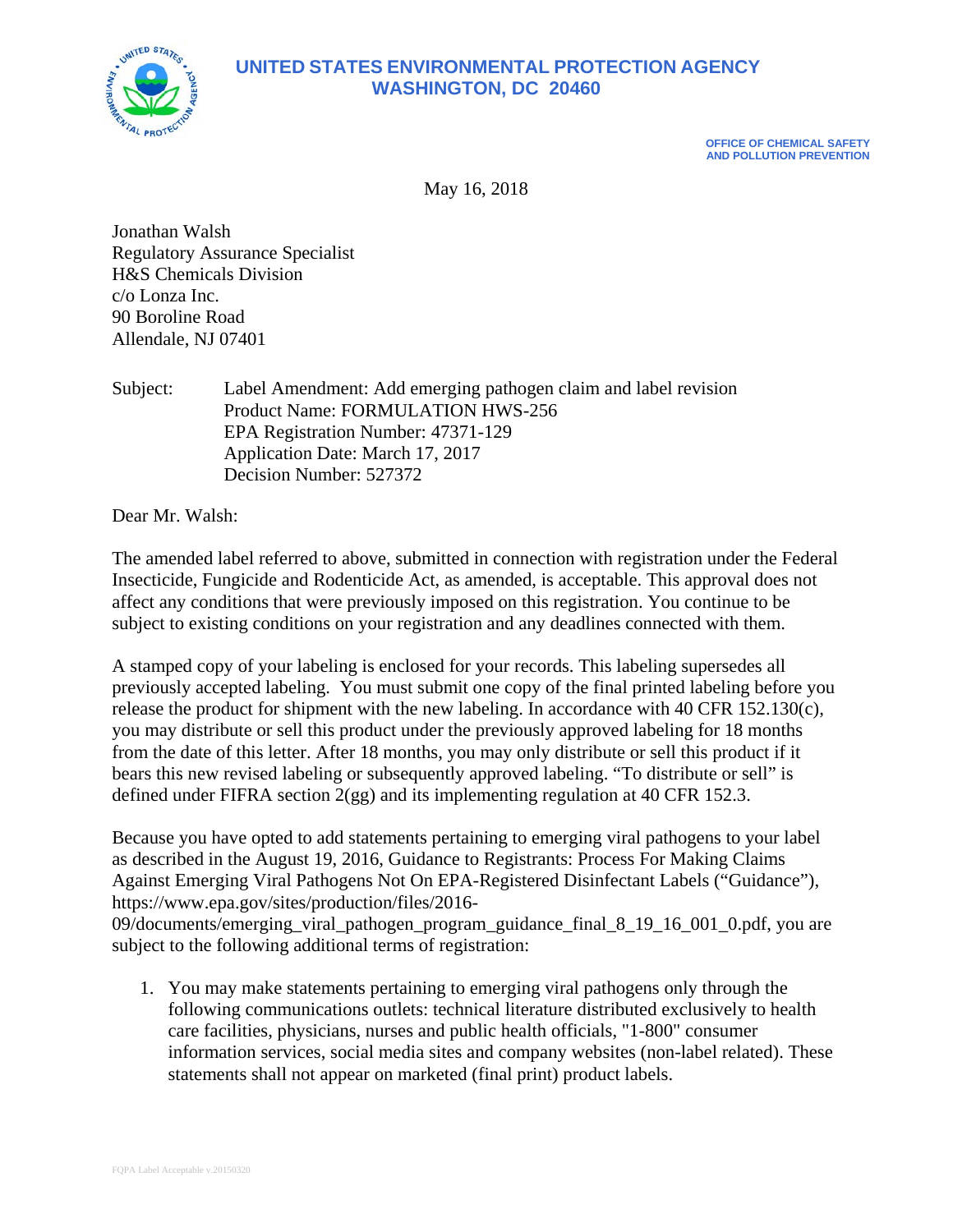Page 2 of 3 EPA Reg. No. 47371-129 Decision No. 527372

- 2. Your statements pertaining to emerging viral pathogens must adhere to the format approved on the Agency-accepted master label.
- 3. You may make statements pertaining to emerging viral pathogens only upon a disease outbreak that meets all the following criteria:
	- a. The causative organism must be a virus that causes an infectious disease that has appeared in a human or animal population in the U.S. for the first time, or that may have existed previously but is rapidly increasing in incidence or geographic range.

i. For human disease, the outbreak is listed in one of the following Centers for Disease Control (CDC) publications:

- A. CDC Current Outbreak List for "U.S. Based Outbreaks" [\(www.cdc.gov/outbreaks\)](http://www.cdc.gov/outbreaks),
- B. CDC Current Outbreak List for "Outbreaks Affecting International Travelers" with an "Alert" or "Advisory" classification (www.cdc.gov/outbreaks) (also released through the CDC's Health Alert Network (HAN) notification process)
- C. Healthcare-Associated Infections (HAIs) Outbreaks and Patient Notifications page [\(www.cdc.gov/hai/outbreaks\)](http://www.cdc.gov/hai/outbreaks)

ii. For animal disease, the outbreak is identified as an infectious disease outbreak in animals within the U.S. on the World Organization for Animal Health (OIE) Weekly Disease Information page

[\(www.oie.int/wahis\\_2/public/wahid.php/Diseaseinformation/WI\)](http://www.oie.int/wahis_2/public/wahid.php/Diseaseinformation/WI).

A. The CDC or OIE has identified the taxonomy, including the viral family and/or species, of the pathogen and provides notice to the public of the identity of the emerging virus that is responsible for an infectious disease outbreak. Based on the taxonomy of the outbreak pathogen identified by the CDC or OEI, the pathogen's viral subgroups are enveloped and large, non-enveloped.

B. The virus can be transmitted via environmental surfaces (non-vector transmission), and environmental surface disinfection has been recommended by the CDC, OIE or EPA to control the spread of the pathogen.

4. You may begin communicating statements pertaining to emerging viral pathogens only upon CDC or OIE's publication per term 3.a. of an outbreak of an emerging viral pathogen meeting all of the criteria of term 3. You must cease and remove all such nonlabel communications intended for consumers no later than 24 months after the original publication of the outbreak per term 3.a., unless the Agency issue written guidance to the contrary due to continued public health concerns. The emerging pathogen claim language may remain on the master label.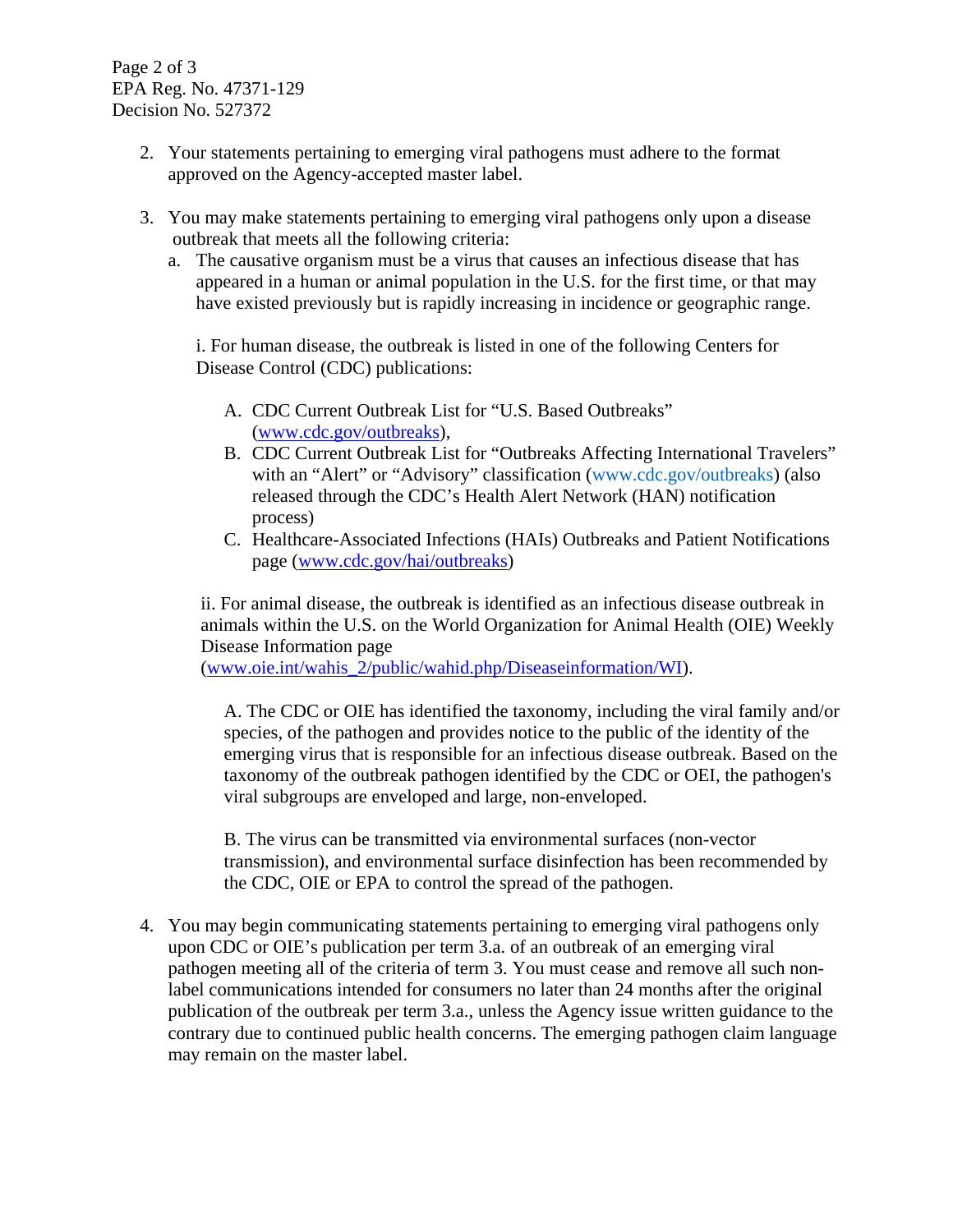Page 3 of 3 EPA Reg. No. 47371-129 Decision No. 527372

> 5. Terms from points 1 through 4 above shall become immediately void and ineffective if registration for use against *Adenovirus type 7*, ATCC VR-7 is suspended or cancelled or no longer meets the criteria for a disinfectant claim (see EPA Product Performance Test Guideline 810.2200). In addition, terms 1 through 4 above shall become immediately void and ineffective upon your receipt of evidence of ineffectiveness against any pathogen in a less-resistant Spaulding category.

Should you wish to add/retain a reference to the company's website on your label, then please be aware that the website becomes labeling under the Federal Insecticide Fungicide and Rodenticide Act and is subject to review by the Agency. If the website is false or misleading, the product would be misbranded and unlawful to sell or distribute under FIFRA section 12(a)(1)(E). 40 CFR 156.10(a)(5) list examples of statements EPA may consider false or misleading. In addition, regardless of whether a website is referenced on your product's label, claims made on the website may not substantially differ from those claims approved through the registration process. Therefore, should the Agency find or if it is brought to our attention that a website contains false or misleading statements or claims substantially differing from the EPA approved registration, the website will be referred to the EPA's Office of Enforcement and Compliance.

Your release for shipment of the product constitutes acceptance of these conditions. If these conditions are not complied with, the registration will be subject to cancellation in accordance with FIFRA section 6. If you have any questions, you may contact Mohammad Alavi at (703) 347-0522, or via email at Alavi.mohammad@epa.gov.

Sincerely,<br>E. Mirduboff

Eric Miederhoff Product Manager 31 Regulatory Management Branch I Antimicrobials Division (7510P) Office of Pesticide Programs

Enclosure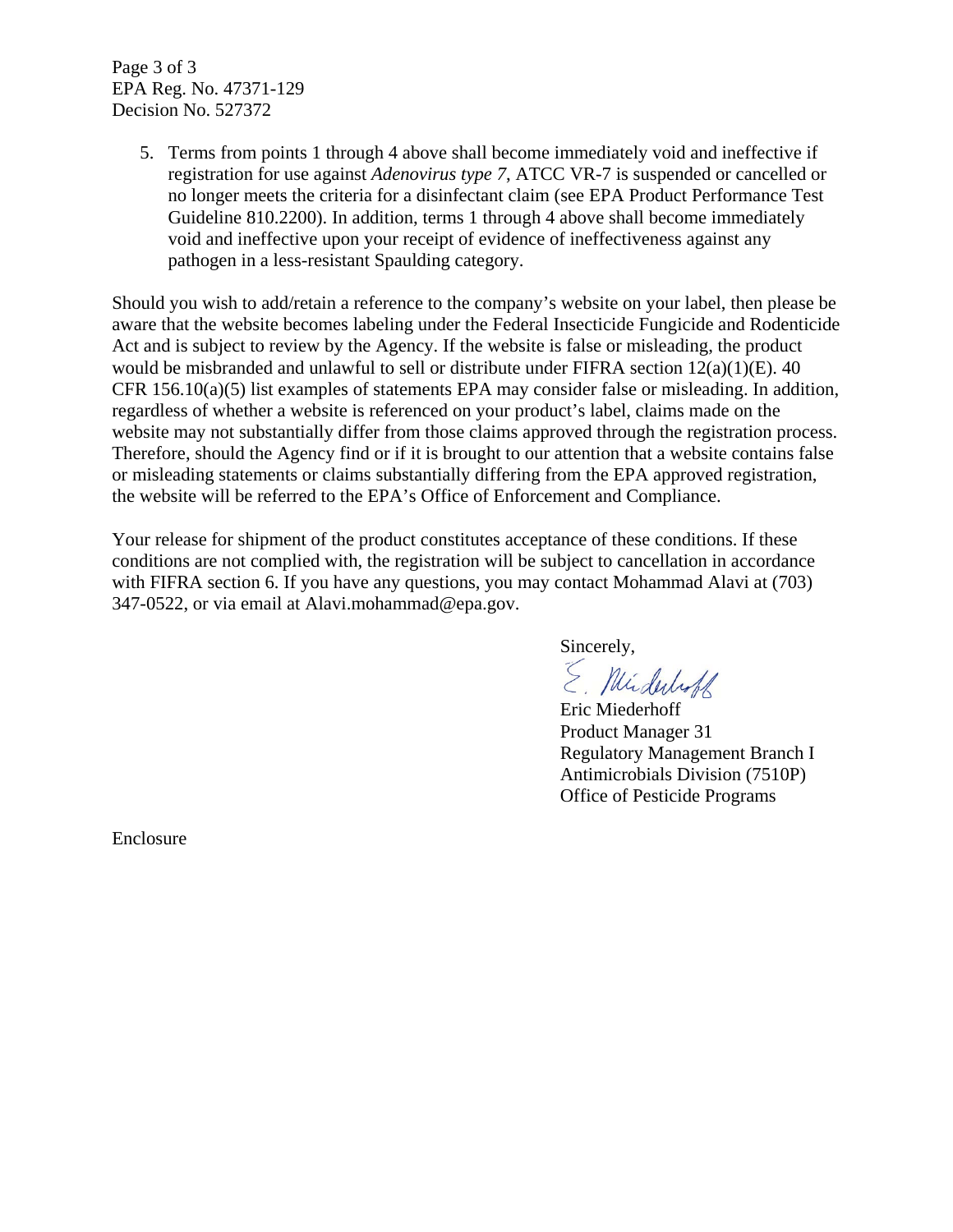*Note to Reviewer: [Items in brackets [AAA] are optional and may/may not be included on final label] {Items in braces {AAA} are for information purposes and will not appear on final label}* 

# **FORMULATION HWS-256**

#### **ONE-STEP DISINFECTANT GERMICIDAL DETERGENT AND DEODORANT**

Disinfectant – Pseudomonacidal – Staphylocidal – Salmonellacidal – Bactericidal – Fungicidal – Mildewstatic – \*Virucidal – Sanitizer

FLORAL / CITRUS / FRESH / CLEAN / LEMON / PINE / MINT [scent] [fragrance] [odor] [scented]

| Active Ingredients:                                                                                             |  |
|-----------------------------------------------------------------------------------------------------------------|--|
|                                                                                                                 |  |
| n-Alkyl (C <sub>14</sub> 50%, C <sub>12</sub> 40%, C <sub>16</sub> 10%) dimethyl benzyl ammonium chloride 6.76% |  |
|                                                                                                                 |  |
|                                                                                                                 |  |

### **KEEP OUT OF REACH OF CHILDREN**

# **DANGER [PELIGRO]**

See [right] [left] [side] [back] panel for Precautionary Statements and First Aid

EPA Reg. No. 47371-129 EPA Est. No. *(insert Est. No. here)* NET CONTENTS *(insert container size here)*

[*DOT Symbols*] [Country of origin (*insert country*)] [Manufactured in (*insert country*)] [*Barcode*]

H&S CHEMICALS DIVISION c/o LONZA INC. 90 Boroline Road Allendale, NJ 07401

> **ACCEPTED** 05/16/2018

Under the Federal Insecticide, Fungicide and Rodenticide Act as amended, for the pesticide registered under EPA Reg. No.

47371-129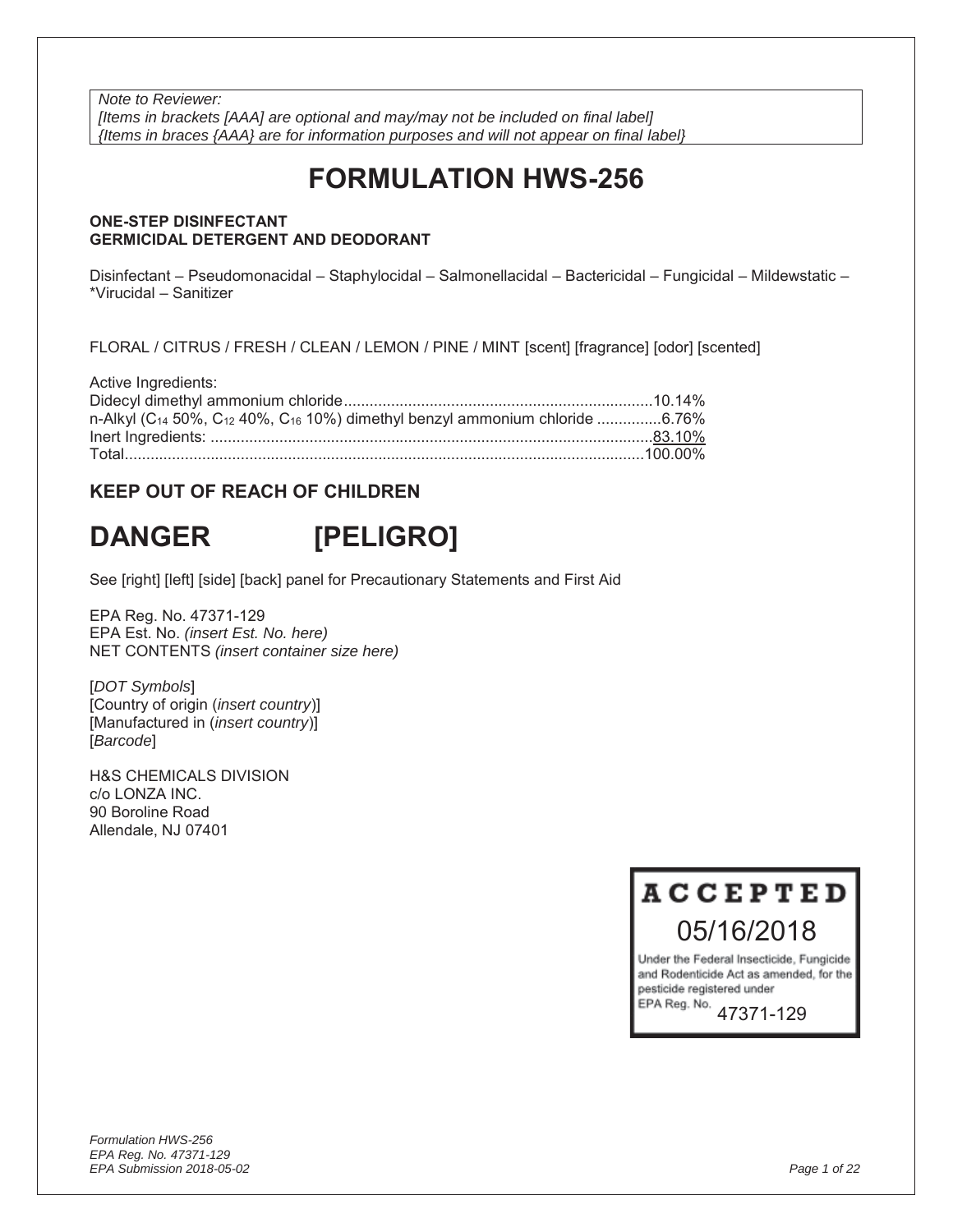#### **PRECAUTIONARY STATEMENTS**

#### **HAZARDS TO HUMANS AND DOMESTIC ANIMALS**

**DANGER.** Corrosive. Causes irreversible eye damage and skin burns. Harmful if inhaled, swallowed or absorbed through the skin. Do not get in eyes, on skin, or on clothing. Wear protective eyewear (goggles, face shield or safety glasses), protective clothing and protective gloves (rubber or chemical resistant). Avoid breathing vapor or spray mist. Wash thoroughly with soap and water after handling and before eating, drinking, chewing gum, using tobacco or using the toilet. Remove contaminated clothing and wash clothing before reuse.

#### **FIRST AID**

**IF IN EYES:** Hold eye open and rinse slowly and gently with water for 15 – 20 minutes. Remove contact lenses, if present, after the first 5 minutes, then continue rinsing eye.

**IF ON SKIN OR CLOTHING:** Take off contaminated clothing. Rinse skin immediately with plenty of water for 15 – 20 minutes.

**IF SWALLOWED:** Call a poison control center or doctor immediately for treatment advice. Have person sip a glass of water if able to swallow. Do not induce vomiting unless told to do so by the poison control center or doctor. Do not give anything by mouth to an unconscious person.

**IF INHALED:** Move person to fresh air. If person is not breathing, call 911 or an ambulance, then give artificial respiration, preferably by mouth-to-mouth, if possible.

Call a poison control center or doctor for treatment advice.

Have the product container or label with you when calling a poison control center or doctor or going for treatment.

**NOTE TO PHYSICIAN:** Probable mucosal damage may contraindicate the use of gastric lavage. Measures against circulatory shock, respiratory depression and convulsion may be needed.

*{Note to reviewer*: *If container size is 5 gallons or greater, the following Environmental Hazards statements will be used:}*

#### **ENVIRONMENTAL HAZARDS**

Do not discharge effluent containing this product into lakes, streams, ponds, estuaries, oceans, or other waters unless in accordance with the requirements of a National Pollutant Discharge Elimination System (NPDES) permit and the permitting authority has been notified in writing prior to discharge. Do not discharge effluent containing this product to sewer systems without previously notifying the local sewage treatment plant authority. For guidance contact your State Water Board or Regional Office of the EPA.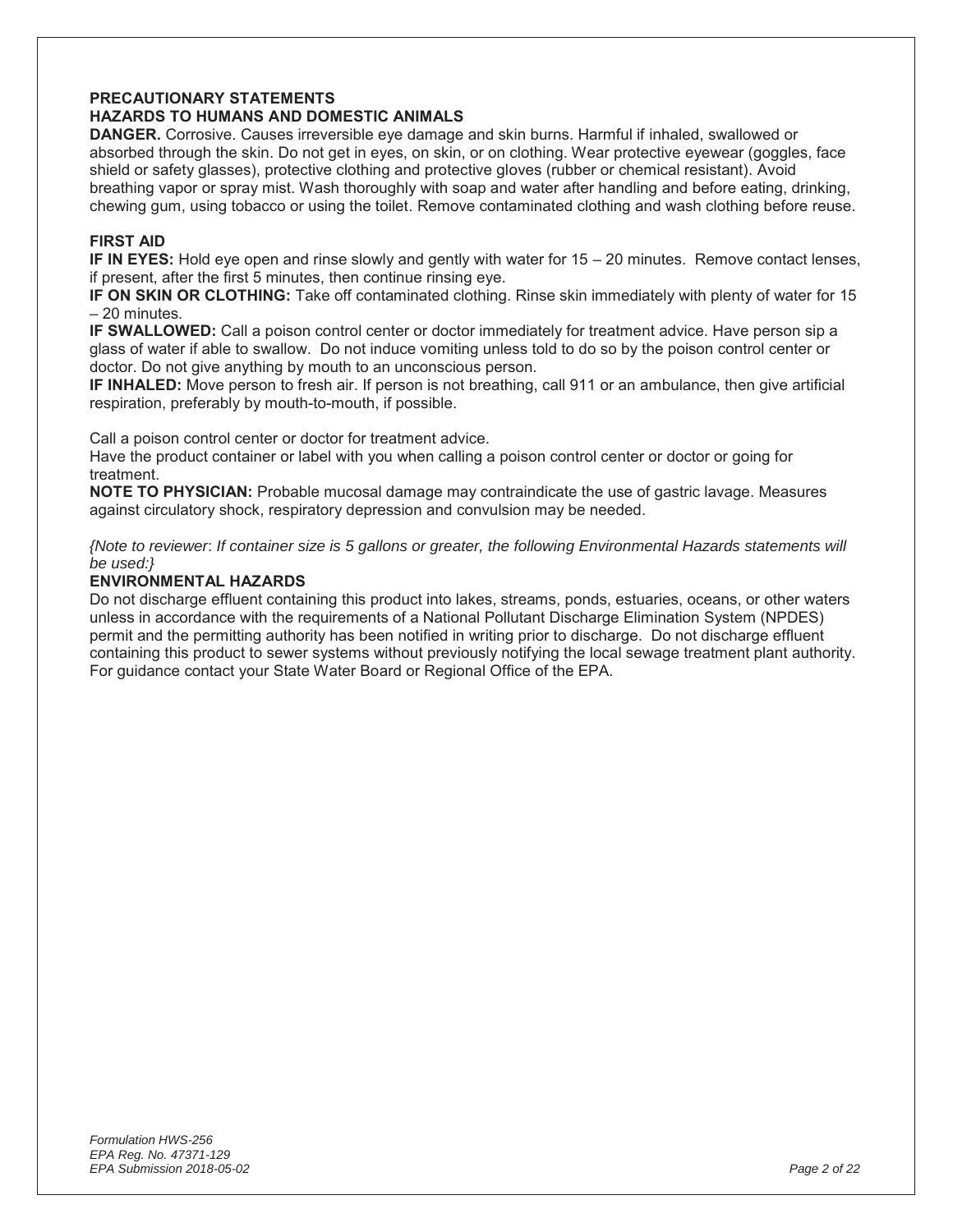*{Note to reviewer: Pages 3-8 are considered optional marketing language.}*

- Concentrate [Concentrated]
- Neutral [Neutral pH]
- Disinfects [Disinfectant]
- Cleans [Cleaner]
- Deodorizes [Deodorizer]
- Sanitizes [Sanitizer]

A multi-purpose, neutral pH, germicidal detergent and deodorant effective in hard water up to 200 ppm [calculated as CaCO3] in the presence of a moderate amount of soil, 5% organic serum, tested according to the AOAC Use-dilution Test. Disinfects, cleans, and deodorizes in one labor-saving step.

For use in hospitals and nursing homes as a disinfectant. Use in schools, colleges, universities, commercial and industrial institutions, office buildings, veterinary clinics, animal life science laboratories, zoos, federally inspected meat and poultry plants, equine farms, tack shops, pet shops, airports, kennels, hotels, motels, poultry farms, turkey farms, dairy farms, hog farms, breeding establishments, grooming establishments, funeral homes, and households. Use to clean and disinfect non-medical [i.e. industrial and fire-fighting] respirators in industrial, commercial and institutional premises.

Disinfects, cleans, sanitizes and deodorizes the following hard nonporous inanimate surfaces: floors, walls, *[non-medical]* metal surfaces, *[non-medical]* stainless steel surfaces, glazed porcelain, plastic surfaces [such as polypropylene, polystyrene, etc.].

Use [on] [to clean and disinfect] [clean and sanitize] nonporous athletic mats, wrestling mats, gymnastic mats, exercise equipment and training tables.

Use [on] [to clean and disinfect] [clean and sanitize] nonporous personal protective safety equipment, wrestling headgear, boxing headgear, protective headgear, athletic helmets, hard hats, half mask respirators, full face breathing apparatus, gas masks, goggles, spectacles, face shields, hearing protectors, and ear muffs. Rinse all equipment that comes in prolonged contact with skin with warm water and allow to air dry before reuse. [Caution: Cleaning at the 120ºF temperature will avoid overheating and distortion of the personal safety equipment that would necessitate replacement.]

- for Poultry Premise Sanitation [Hatcheries]: Egg Receiving Area, Egg Holding Area, Setter Room, Tray Dumping Area, Trays, Buggies, Racks, Egg Flats, Chick Holding Room, Hatchery Room, Chick Processing Area, Chick Loading Area, Poultry Buildings, Ceilings, Sidewalls and Floors, Drinkers, and all other Poultry House related Equipment, and other hard nonporous surfaces in the Hatchery Environment.
- for Swine Premise Sanitation: Waterers and Feeders, Hauling Equipment, Dressing Plants, Loading Equipment, Farrowing Barns and Areas, Nursery, Blocks, Creep Area, Chutes.
- for Farm Premise Sanitation: floors, walls, feed racks, mangers, troughs, automatic feeders, fountains and waterers, forks, shovels, scrapers and other nonporous surfaces in barns, pens, stalls, chutes and other facilities and fixtures occupied or traversed by animals.

For use in *(insert name of automated dilution system here)* [automated] [dilution system].

For use in:

- Federally inspected meat and poultry plants on all hard, nonporous surfaces in inedible product processing areas, non-processing areas, and / or exterior areas. All surfaces must be thoroughly rinsed with potable water.
- Federally inspected meat and poultry plants as a floor and wall cleaner for use in all departments. Food products and packaging material must be removed from the room or carefully protected. All surfaces must be thoroughly rinsed with potable water.
- Federally inspected meat and poultry plants as a disinfectant agent for use in all departments. Food products and packaging materials must be removed from the room or carefully protected. Use product in accordance with its label. All surfaces must be thoroughly rinsed with potable water.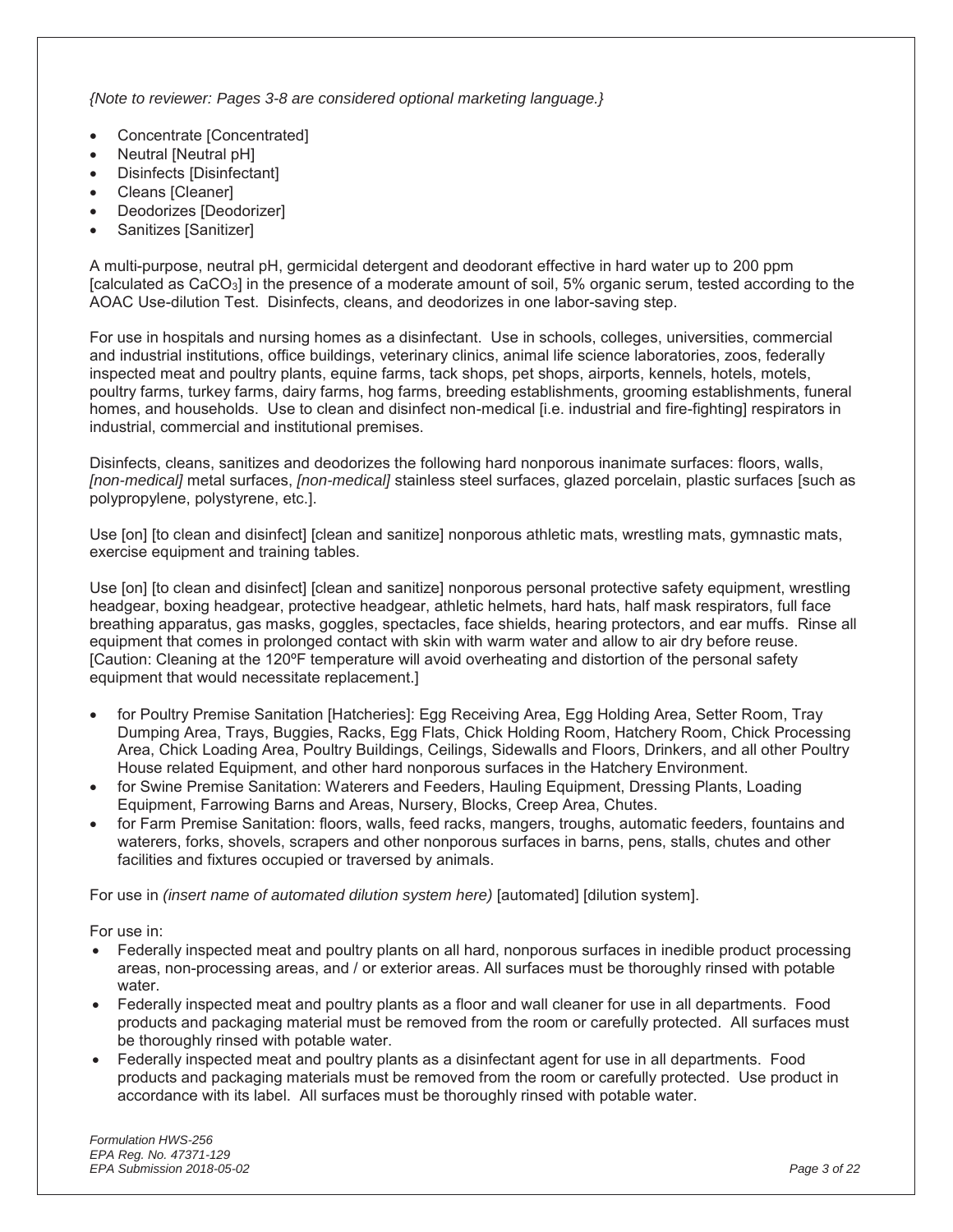For use in tanning salons. For use on [tanning beds], [and] [tanning equipment].

Kills [Effective against] [99.9% of] Influenza A virus associated with the flu.

{*Note to reviewer: If additional labeling/inserts/reference sheets are used, one of the following statements will appear on the container label:}* 

See [additional labeling] [reference sheet] [enclosed in each case] for [a complete list of [pathogenic] organisms] [additional features, claims, directions for use] [claimed for this product] [eliminated by this product]. *or* 

See [Reference Sheet] [insert] [product insert] for additional [product information] [and] [directions for use].

**Formulation HWS-256** is effective at controlling mold and mildew odor on mattresses, pillows and shower curtains. **{Not for Use in California}**

**Use Formulation HWS-256** in the laundry to control odors on musty bedding and linens. Test on a small inconspicuous area before using.

**Use Formulation HWS-256** on mildew stains.

**Use Formulation HWS-256** on mildew stains in damp areas such as bathrooms, showers, kitchens, basements and laundry rooms. **{Not for Use in California}**

**Use Formulation HWS-256** in work areas such as tool rooms and garages for odor control and light duty cleaning.

**Use Formulation HWS-256** to remove odors caused by flooding and smoke from fires.

**Formulation HWS-256** leaves a clean fresh scent.

**Formulation HWS-256** provides long lasting freshness against tough [pet] odors from litter boxes and pet accidents.

**Formulation HWS-256** [Kills] [Eliminates] [Removes] [Destroys] avian influenza A (H5N1) virus on pre-cleaned hard non-porous environmental surfaces

**Formulation HWS-256** [Kills] [Eliminates] [Removes] [Destroys] *(Insert pathogen or pathogens from lists on pages 7 and 8)* on [pre-cleaned] hard non-porous environmental surfaces

**Formulation HWS-256** [Kills] [Eliminates] [Removes] [Destroys] [Germs] [Bacteria] [Viruses\*] [on [pre-cleaned] hard non-porous environmental surfaces]

**Formulation HWS-256** is a sanitizer for hard nonporous non-food contact surfaces I according to the method for Sanitizers - Non-Food Contact Surfaces, modified in the presence of 400 ppm hard water plus 5% organic serum in 60 seconds against:

Enterobacter aerogenes Staphylococcus aureus

**Formulation HWS-256** is effective against [Carbapenem-resistant Enterobacteriaceae] [CRE], including:

- Enterobacter cloacae NDM-1 positive
- $\bullet$  Escherichia coli NDM-1 positive
- $\bullet$  Klebsiella pneumoniae NDM-1 positive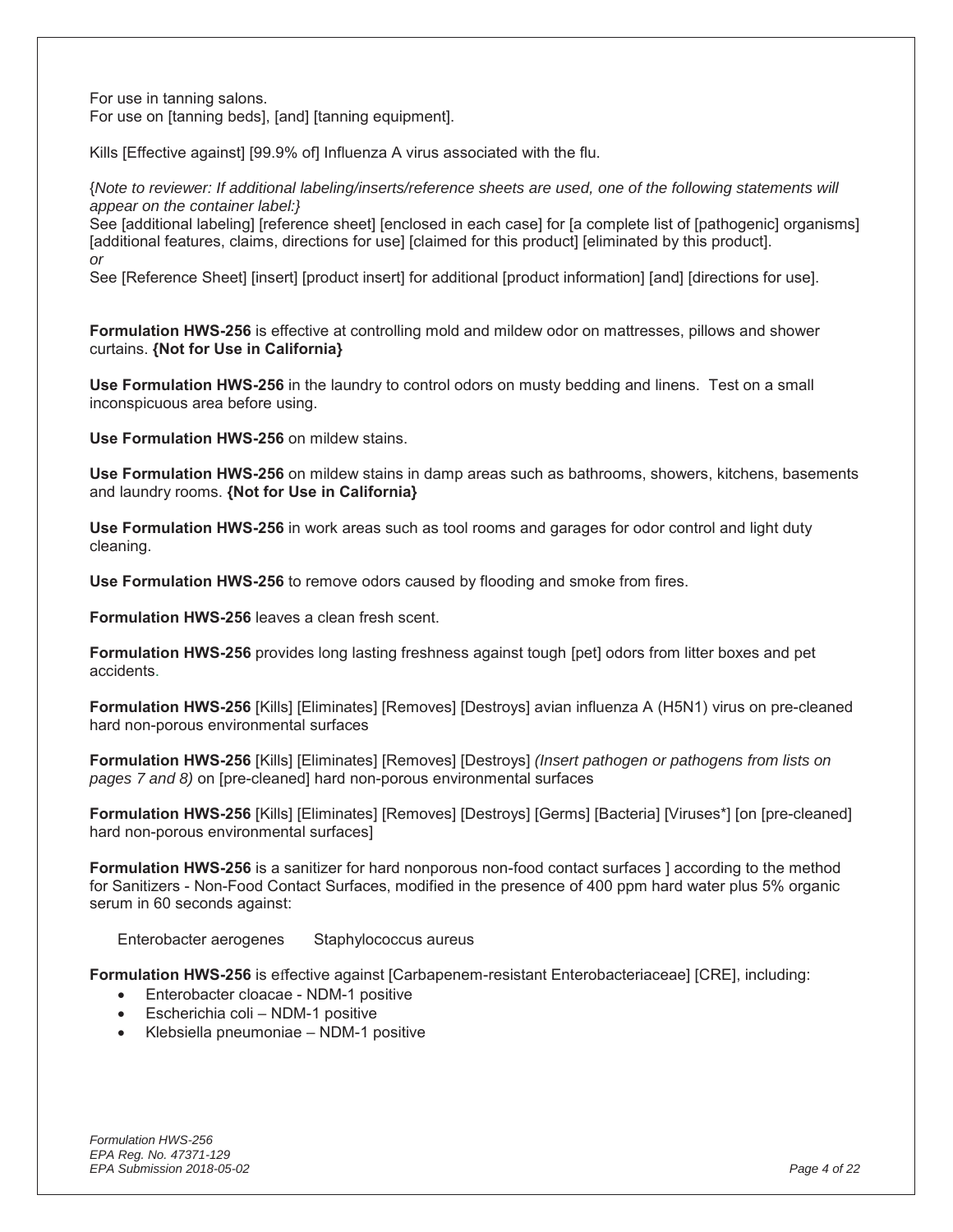#### *[AREAS OF USE:]*  **Use Formulation HWS-256 in:**

*{Note to reviewer: Each entry below also represents a graphic depicting the corresponding area of use. The graphics will only represent individual objects or outsides or insides of buildings as described below. No people, animal, or food will be depicted in graphics.}*

- Bathrooms Homes [households] **Kitchens**
- **Clinics** Dental offices Health Care Facilities Hospitals Medical Offices Medical Related Facilities Nursing homes Sick Rooms

Day care centers **Nurseries** 

- Bars
- **Cafeterias** Convenience stores Food processing plants Food storage areas Institutional kitchens **Restaurants** USDA inspected food processing facilities
- Athletic facilities Barber shops Business and office buildings **Colleges** Correctional facilities Dressing rooms Exercise facilities **Factories** Hotels Institutional facilities **Institutions** Locker rooms

**Morgues Mortuaries** Motels Prisons Public facilities Public rest rooms **Schools** Shower and bath areas Salons [Beauty] Tanning Salons Tattoo Parlors Spas **Universities** Hog farms

Poultry farms Pet animal quarters Pet shops Turkey farms Zoos

Kennels

Airplanes Airports **Ambulances Boats** Buses **Campers Cars** Emergency [Police] [EMS] [Fire] [Rescue] vehicles Mobile homes **Railcars** Ships Taxis **Trailers Trains** Transportation terminals Trucks [Box Trucks]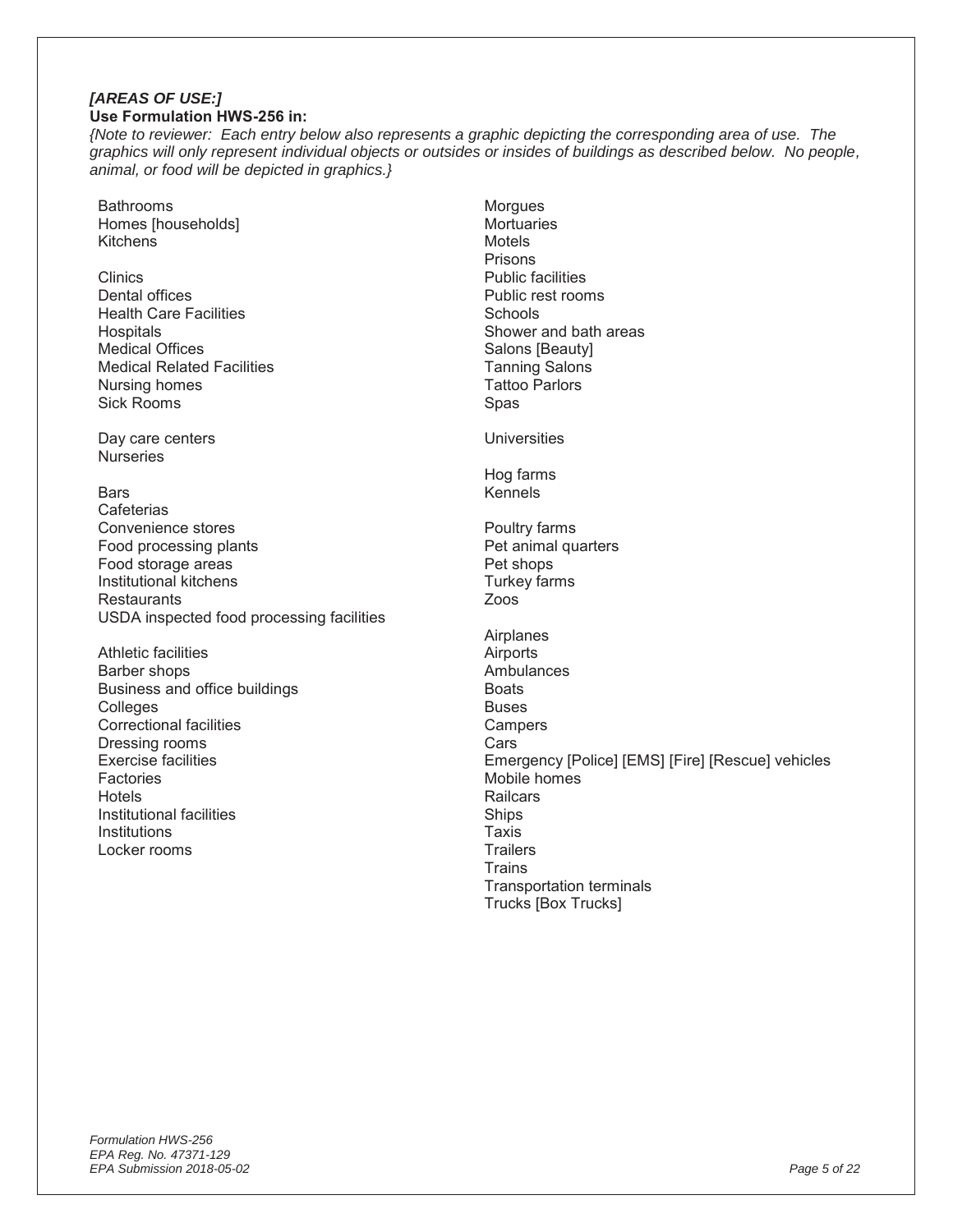#### *[TYPES OF SURFACES:]*

Use **Formulation HWS-256** on washable hard, nonporous surfaces of: *{Note to reviewer: Each entry below also represents a graphic depicting the corresponding type of surface. No people, animal, or food will be depicted in graphics. Only exteriors of microwaves and refrigerators will be depicted. Toy graphics will be submitted to Agency for review.}* 

| Appliances, exteriors of                                                                                                                                                                                       | Sealed granite                                                                                                                       |
|----------------------------------------------------------------------------------------------------------------------------------------------------------------------------------------------------------------|--------------------------------------------------------------------------------------------------------------------------------------|
| Bathroom fixtures                                                                                                                                                                                              | Sealed limestone                                                                                                                     |
| Bathtubs [Fiberglass]                                                                                                                                                                                          | Sealed marble                                                                                                                        |
| Cabinets                                                                                                                                                                                                       | Sealed slate                                                                                                                         |
| Cages                                                                                                                                                                                                          | Sealed stone                                                                                                                         |
| Chairs                                                                                                                                                                                                         | Sealed terra cotta                                                                                                                   |
| Coils and drain pans of air conditioning and                                                                                                                                                                   | Sealed terrazzo                                                                                                                      |
| refrigeration equipment and heat pumps                                                                                                                                                                         | Stainless steel                                                                                                                      |
| Conductive flooring                                                                                                                                                                                            | Upholstery, vinyl and plastic                                                                                                        |
| Counters [countertops]                                                                                                                                                                                         | Woodwork, finished                                                                                                                   |
| Countertop laminates                                                                                                                                                                                           |                                                                                                                                      |
| <b>Desks</b>                                                                                                                                                                                                   | Non-critical medical device surfaces:                                                                                                |
| Doorknobs                                                                                                                                                                                                      | Beds [Medical] [Hospital]                                                                                                            |
| <b>Floors</b>                                                                                                                                                                                                  | <b>Bed frames</b>                                                                                                                    |
| Garbage cans                                                                                                                                                                                                   | <b>Bed rails</b>                                                                                                                     |
| <b>Highchairs</b>                                                                                                                                                                                              | Crutches                                                                                                                             |
| Kennel runs                                                                                                                                                                                                    | <b>Defibrillators</b>                                                                                                                |
| Microwave ovens, exteriors of                                                                                                                                                                                  | Gurneys                                                                                                                              |
| Outdoor furniture [except cushions and wood frames]                                                                                                                                                            | Non-critical [hospital] [medical] equipment surfaces                                                                                 |
| Refrigerators, exteriors of                                                                                                                                                                                    | [Medical] Examining tables                                                                                                           |
| Refrigerated storage and display equipment                                                                                                                                                                     | [Medical] [Hospital] Lamps                                                                                                           |
| Telephones<br>Other hard nonporous surfaces made of:<br>Glazed ceramic<br>Glazed enameled surfaces<br>Glazed porcelain<br><b>Laminated Surfaces</b><br>Metal<br>Plastic [such as polystyrene or polypropylene] | <b>Resuscitators</b><br>[Medical] [Hospital] Scales<br><b>Stands</b><br><b>Stretchers</b><br>Stethoscopes<br>Walkers<br>Wheel chairs |

**Formulation HWS-256** is effective at eliminating odors on porous surfaces such as drapes, carpets, bedding, shower curtains and non-porous surfaces such as walls and floors. Excellent for fire restoration.

Other suggested Uses: Homes, Veterinary Clinics, Fish Markets, Kennels, Trash Compactors, Offices, Beauty Salons, Locker Rooms, Health Spas, Conference rooms, Elevators, Smoking Areas, Lounges, Day Care Centers, Dry Cleaners, Theaters, Farms, Auditoriums and Churches.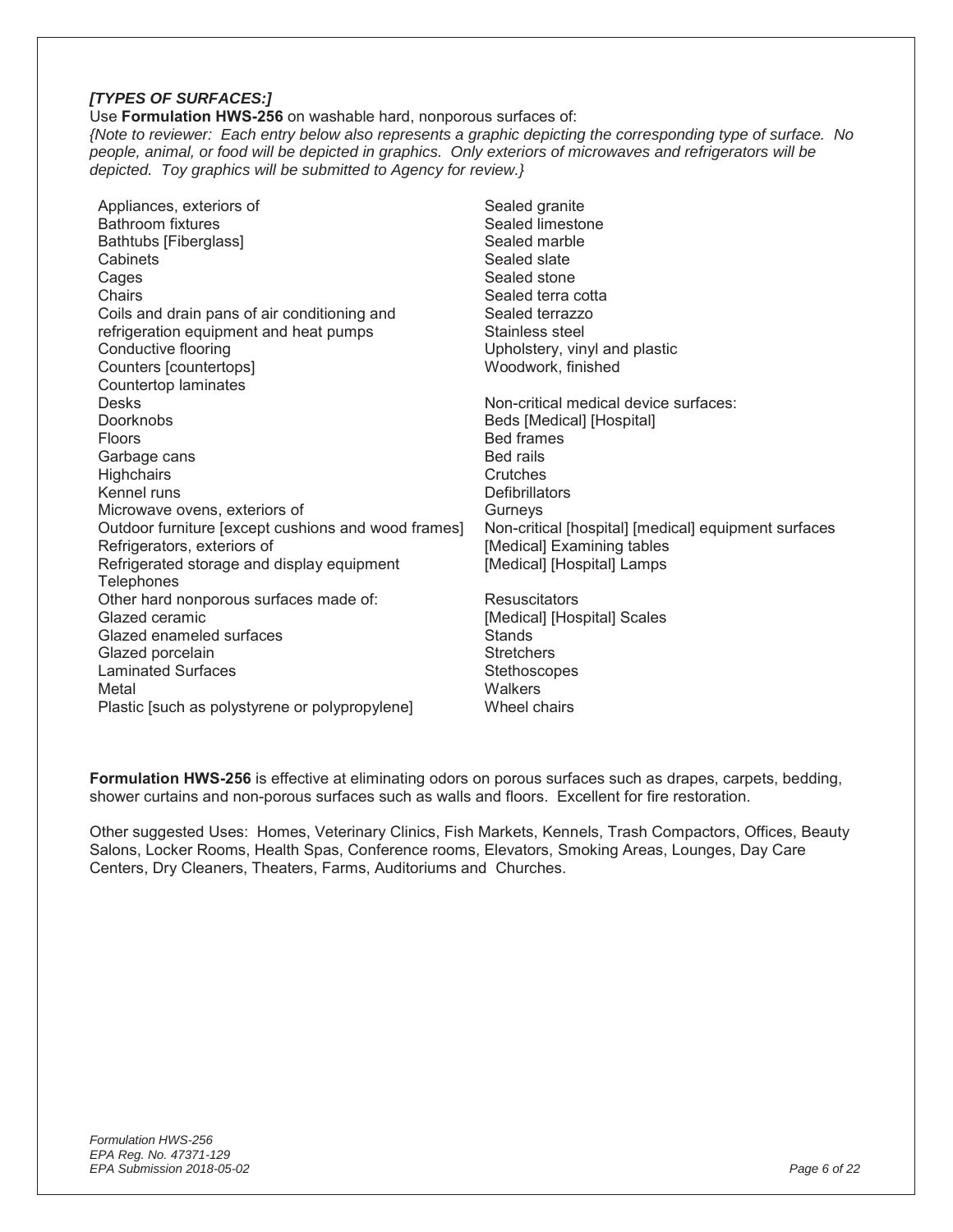[Bacteria:] Pseudomonas aeruginosa<sup>1</sup> Salmonella enterica Staphylococcus aureus<sup>1</sup> Acinetobacter baumannii Acinetobacter calcoaceticus Bordetella bronchiseptica Chlamydia psittaci Enterobacter aerogenes Enterobacter cloacae Enterobacter cloacae - NDM-1 Enterococcus faecalis – Vancomycin Resistant [VRE] Escherichia coli<sup>1</sup> Escherichia coli - NDM-1 Fusobacterium necrophorum Klebsiella pneumoniae1 Klebsiella pneumoniae - NDM-1 Legionella pneumophila Listeria monocytogenes Pasteurella multocida Proteus mirabilis Proteus vulgaris Salmonella enteritidis Salmonella typhi Serratia marcescens Shigella flexneri Shigella sonnei Staphylococcus aureus - Community Associated Methicillin-Resistant [CA-MRSA] [NRS384] [USA300] Staphylococcus aureus - Community Associated Methicillin-Resistant [CA-MRSA] [NRS123] [USA400] Staphylococcus aureus - Methicillin resistant [MRSA] Staphylococcus aureus - Vancomycin Intermediate Resistant [VISA] Staphylococcus epidermidis<sup>2</sup> Streptococcus faecalis<sup>1</sup> Streptococcus pyogenes [Strep] 1ATCC & antibiotic-resistant strain 2antibiotic-resistant strain only

[Fungi:] Aspergillus niger Candida albicans Trichophyton mentagrophytes [Athlete's Foot Fungus] [a cause of Ringworm] [a cause of Ringworm of the foot]

Effective against the following pathogens: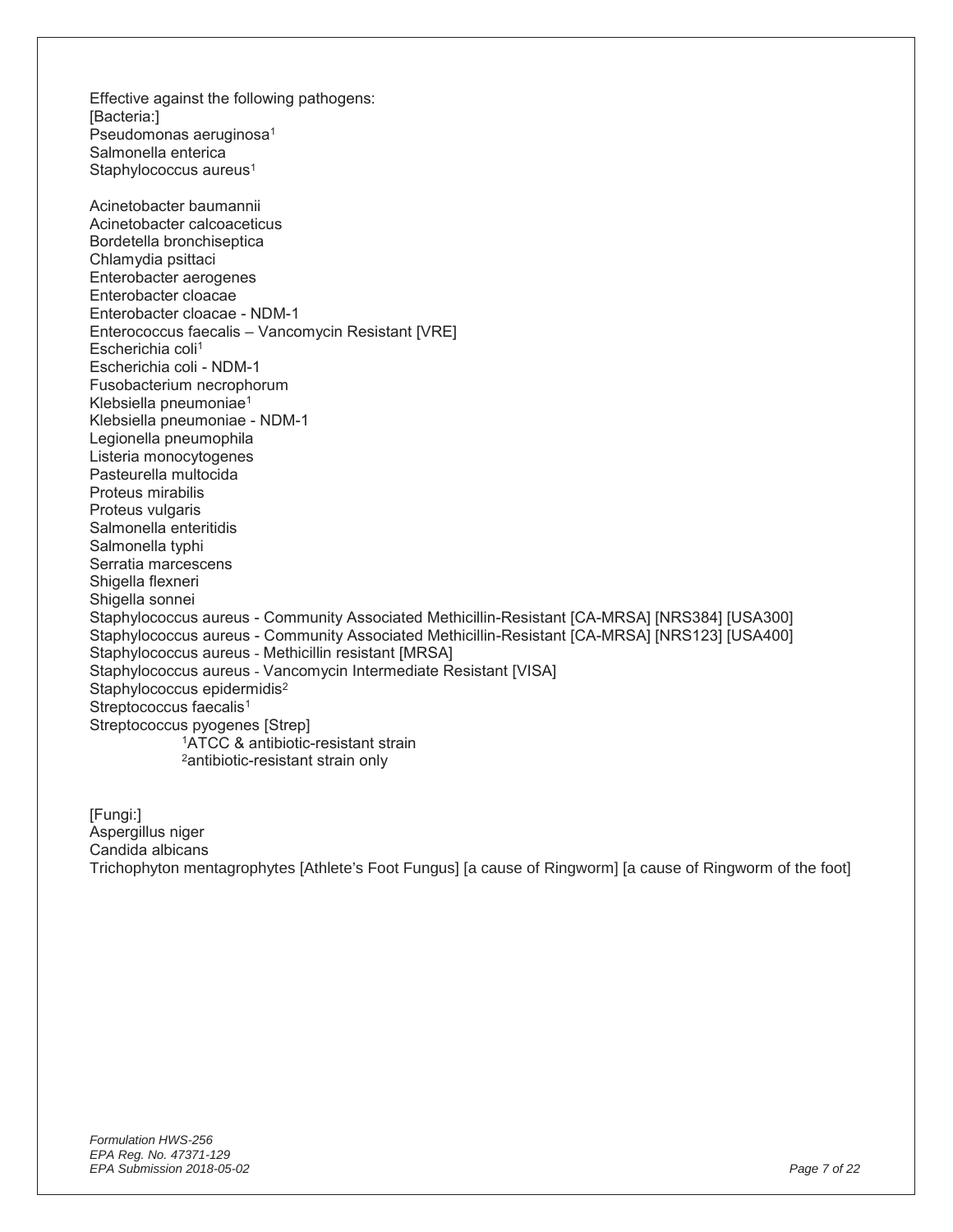[Viruses:] \*Adenovirus Type 4 \*Adenovirus Type 7 - at 2 oz. per gallon *{Note for Reviewer: 2 oz. per gallon dilution disinfection directions must be used if Adenovirus Type 7 is listed on the label}*  \*Hepatitis B Virus [HBV] \*Hepatitis C Virus [HCV] \*Herpes Simplex Virus Type 1 \*Herpes Simplex Virus Type 2 \*Human coronavirus \*HIV-1 [AIDS virus] \*Influenza A Virus / Hong Kong *{Note to supplemental registrant: if one of the following pathogens with \*\* are used must include statement "in association with the organism Influenza A Virus/Hong Kong"}* [Influenza Virus\*\* associated with Influenza] [Flu Virus\*\* associated with the flu] [\*\*in association with the organism Influenza A/ Hong Kong] \*Respiratory Syncytial Virus [RSV] \*Rotavirus [WA] \*Rubella virus \*SARS Associated Coronavirus [SARS] [cause of Severe Acute Respiratory Syndrome] \*Vaccinia virus [Animal viruses:] \*Avian Influenza virus (H5N1) \*Avian polyomavirus \*Canine distemper virus \*Feline leukemia virus \*Feline picornavirus \*Infectious bovine rhinotracheitis virus \*Infectious bronchitis virus [Avian IBV] \*Newcastle Disease virus \*Pseudorabies virus [PRV] \*Rabies virus \*Transmissible gastroenteritis virus [TGE]

{*Note to Reviewer: These statements for claims against enveloped emerging viral pathogens shall not appear on marketed (final print) product labels.*} EMERGING VIRAL PATHOGENS

This product meets the criteria to make claims against certain emerging viral pathogens from the following viral category[ies]:

- Enveloped Viruses
- Large Non-Enveloped Viruses

| For an emerging viral | follow the direction for use for the |
|-----------------------|--------------------------------------|
| pathogen that is a/an | following organisms on the label:    |
| Enveloped virus       | Adenovirus type 7 ATCC VR-7          |
| Large, non-enveloped  | Adenovirus type 7 ATCC VR-7          |
| virus                 |                                      |

FORMULATION HWS-256 has demonstrated effectiveness against viruses similar to [name of emerging virus] on hard, non-porous surfaces. Therefore, FORMULATION HWS-256 can be used against [name of emerging virus] when used in accordance with the directions for use against Adenovirus type 7 VR-7 on hard, non-porous surfaces. Refer to the [CDC or OIE] website at [pathogen-specific website address] for additional information. OR

[Name of illness/outbreak] is caused by [name of emerging virus]. FORMULATION HWS-256 kills similar viruses and therefore can be used against [name of emerging virus] when used in accordance with the

*Formulation HWS-256 EPA Reg. No. 47371-129 EPA Submission 2018-05-02 Page 8 of 22*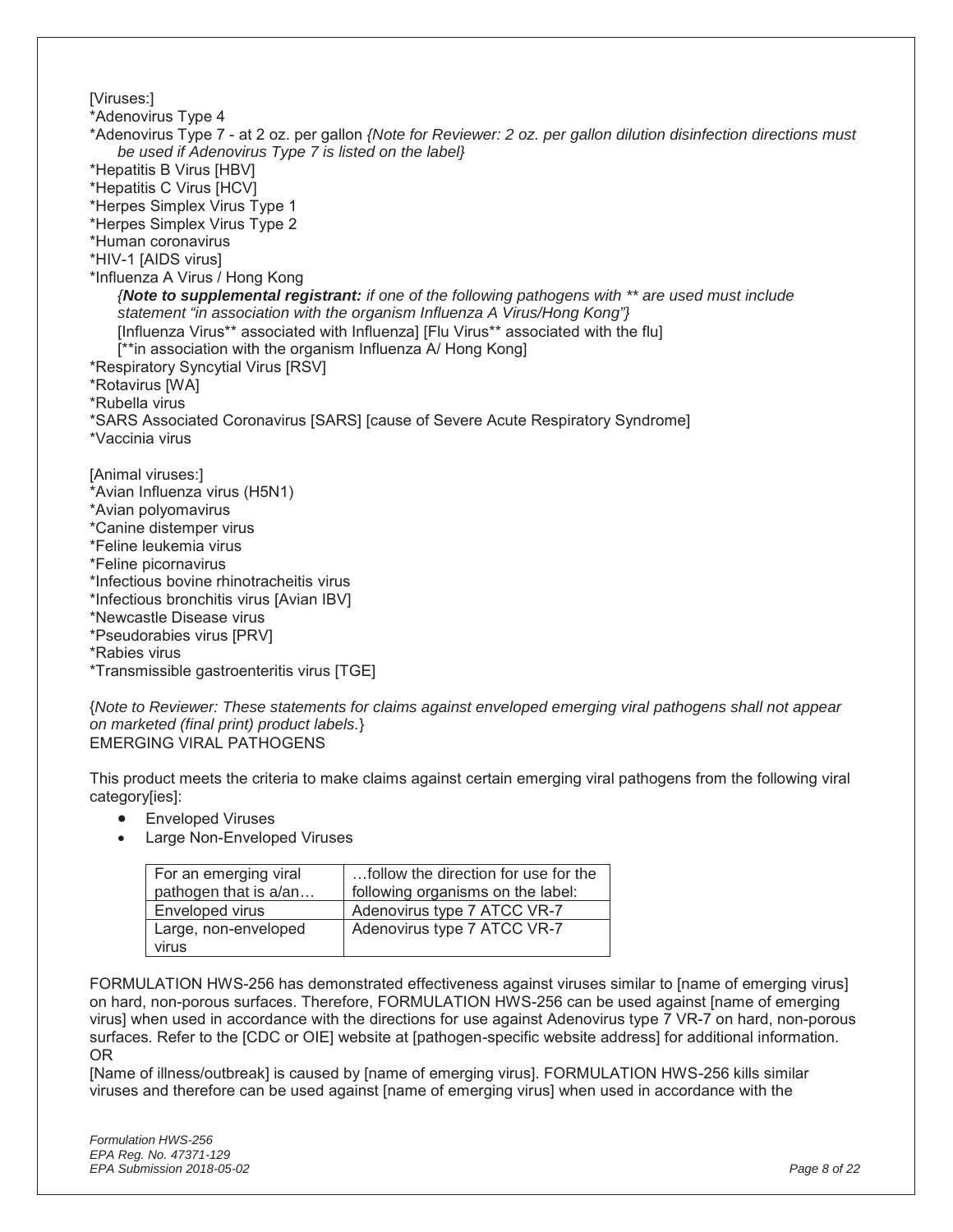directions for use against Adenovirus type 7 VR-7 on hard, non-porous surfaces. Refer to the [CDC or OIE] website at [website address] for additional information.

*Formulation HWS-256 EPA Reg. No. 47371-129 EPA Submission 2018-05-02 Page 9 of 22*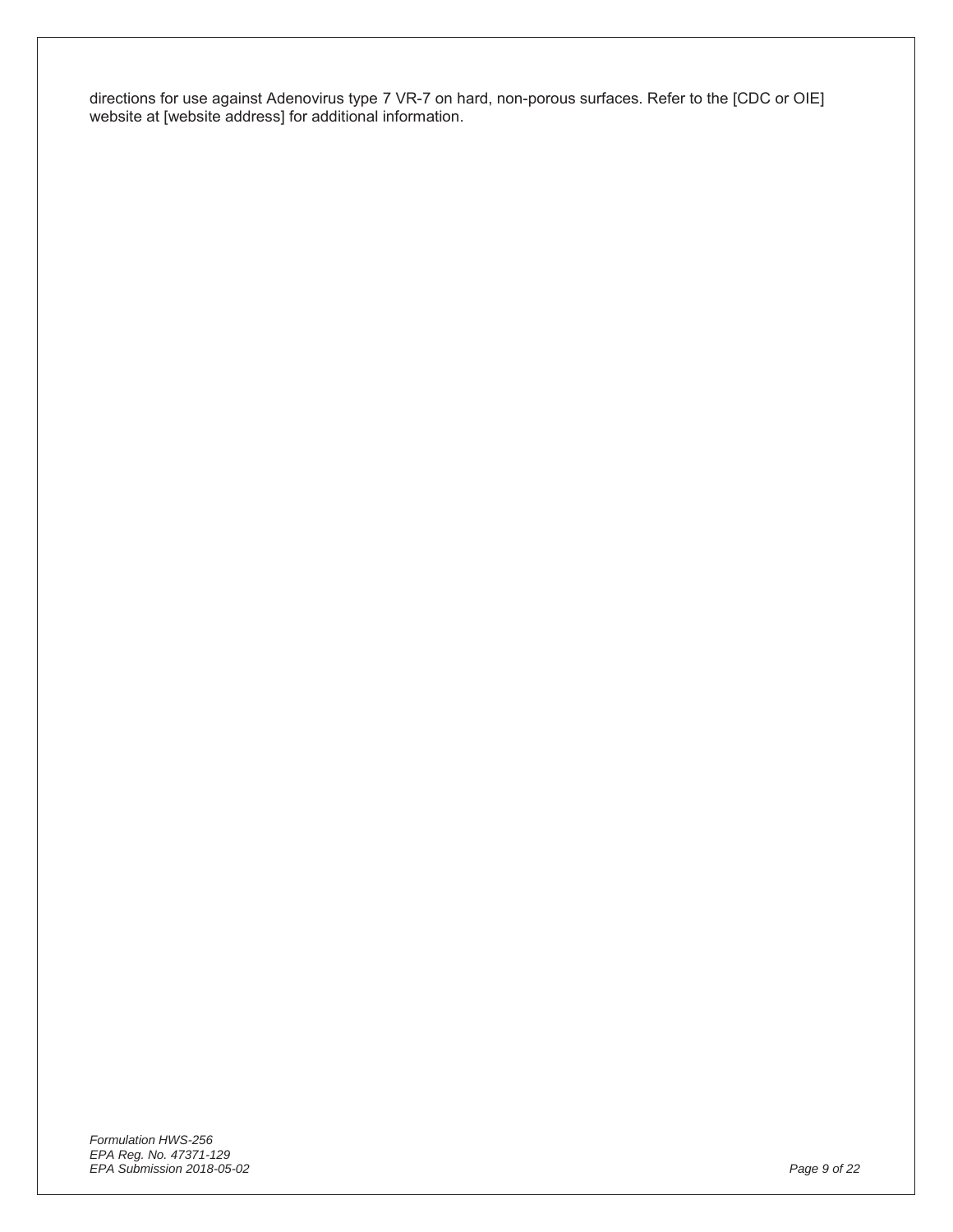*SI NO PUEDE LEER EN INGLES, PREGUNTE A SU SUPERVISOR SOBRE LAS INSTRUCCIONES DE USO APROPIADAS ANTES DE TRABAJAR CON ESTE PRODUCTO.*

| <b>DISINFECTION</b> |                                         |
|---------------------|-----------------------------------------|
| DILUTION: 1:256     | $\frac{1}{2}$ ounce per gallon of water |
| [660 ppm quat]      | 1 ounce per 2 gallons of water          |
|                     | 2 ounces per 4 gallons of water         |
|                     | 21/2 ounces per 5 gallons of water      |
|                     | 4 ounces per 8 gallons of water         |
| DILUTION: 1:128     | 1 ounces per gallon of water            |
| $[1320$ ppm quat]   | 2 ounces per 2 gallons of water         |
|                     | 4 ounces per 4 gallons of water         |
|                     | 5 ounces per 5 gallons of water         |
|                     | 8 ounces per 8 gallons of water         |
|                     |                                         |
| DILUTION: 1:64      | 2 ounces per gallon of water            |
| [2640 ppm quat]     | 4 ounces per 2 gallons of water         |
|                     | 8 ounces per 4 gallons of water         |
|                     | 10 ounces per 5 gallons of water        |
|                     | 16 ounces per 8 gallons of water        |
| <b>SANITIZATION</b> |                                         |
| DILUTION: 1:256     | 1/2 ounce per gallon of water           |
| [660 ppm quat]      | 1 ounce per 2 gallons of water          |
|                     | 2 ounces per 4 gallons of water         |
|                     | 21/2 ounces per 5 gallons of water      |

| <b>DILUTION CHART</b>                       |              |  |
|---------------------------------------------|--------------|--|
| <b>Correct Solution Strength</b>            |              |  |
| 0.39% [1:256, $\frac{1}{2}$ oz. per gallon] |              |  |
| <b>PRODUCT</b>                              | <b>WATER</b> |  |
| $\frac{1}{2}$ OZ.                           | 1 gallon     |  |
| $2\frac{1}{2}$ oz.                          | 5 gallons    |  |

#### **DIRECTIONS FOR USE**

It is a violation of Federal law to use this product in a manner inconsistent with its labeling.

[To [remove] [insert] [the] [dispenser system name] container place hand securely under the container, slide release lever to the right and pull the container out]

- *{Note to reviewer: For a 1/2 oz. per gallon dilution trigger spray is 32 oz.}:*  Add 0.125 oz. per [trigger spray bottle] [trigger sprayer] Add 2 oz. per 4 gallon mop bucket
- *{Note to reviewer: For a 2 oz. per gallon dilution trigger spray is 32 oz.}:*  Add ½ oz. per [trigger spray bottle] [trigger sprayer] Add 8 oz. per 4 gallon mop bucket

*{Note for reviewer: For labels that list medical premises and metal and / or stainless steel surfaces, one of the following statements must be used:}* 

This product is not to be used as a terminal sterilant / high level disinfectant on any surface or instrument that [1] is introduced directly into the human body, either into or in contact with the bloodstream or normally sterile areas of the body, or [2] contacts intact mucous membranes but which does not ordinarily penetrate the blood barrier or otherwise enter normally sterile areas of the body. [This product may be used to preclean or decontaminate critical or semi-critical devices prior to sterilization or high-level disinfection.]

*{or}* 

This product is not for use on medical device surfaces.

*Formulation HWS-256 EPA Reg. No. 47371-129 EPA Submission 2018-05-02 Page 10 of 22*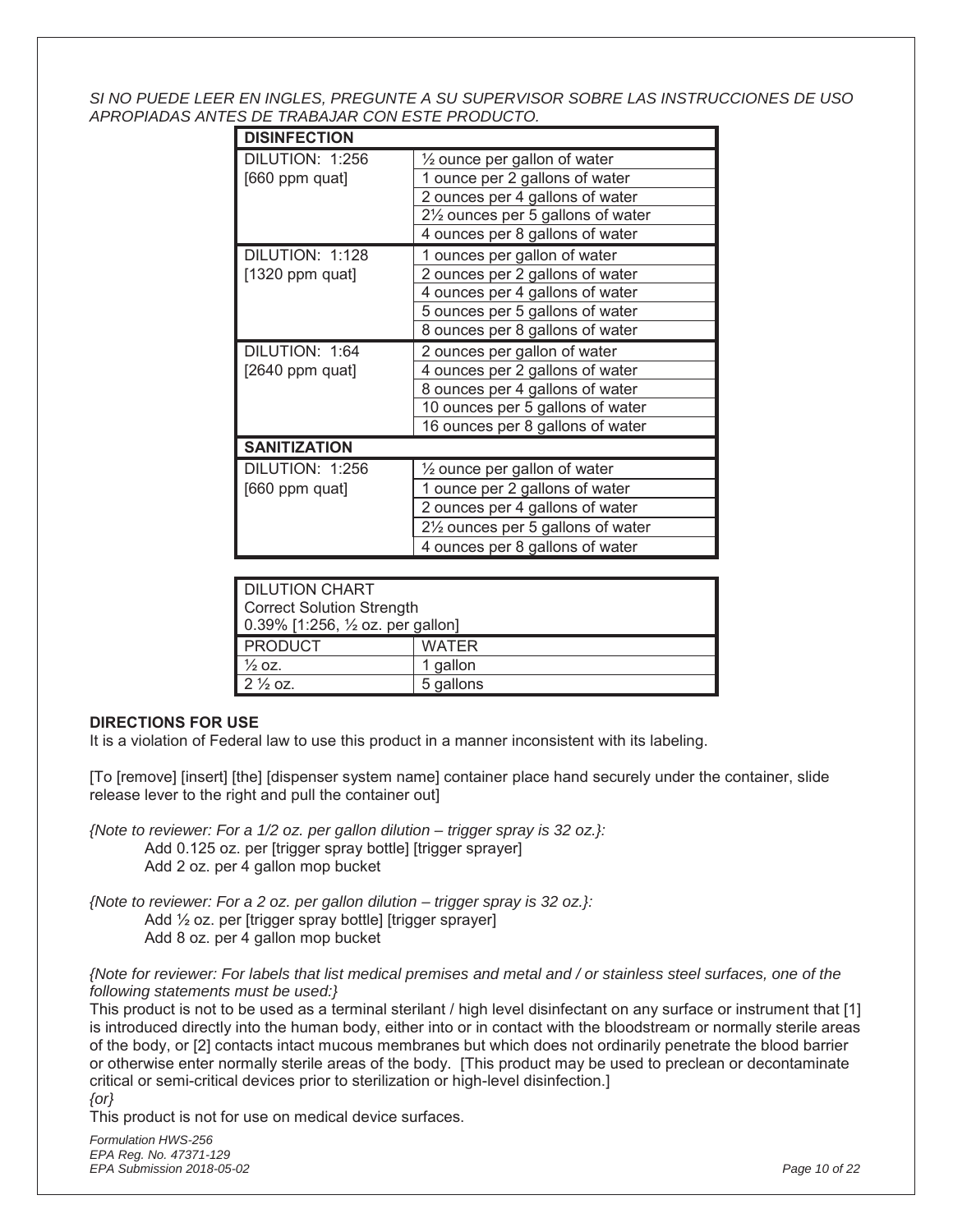**DISINFECTION / CLEANING / DEODORIZING DIRECTIONS:** Remove heavy soil deposits from surface. Then thoroughly wet surface with a use-solution of ½ ounce of concentrate per gallon of water or equivalent. [Use 2 oz. per gallon of water to kill Adenovirus Type 7]. The use-solution can be applied with a cloth, mop, sponge, or coarse spray, or soaking. For sprayer applications, use a coarse spray device. Spray 6-8 inches from the surface, rub with a brush, cloth or sponge. Do not breathe spray. Let solution remain on surface for a minimum of 10 minutes. Rinse or allow to air dry. Rinsing of floors is not necessary unless they are to be waxed or polished.

#### *{Note for reviewer: One of the following statements must be used:}*

Food contact surfaces must be thoroughly rinsed with potable water. This product must not be used to clean the following food contact surfaces: utensils, glassware and dishes.

*{or}* 

This product is not for use on food contact surfaces.

**For Human Coronavirus**, treated surfaces must remain wet for 1 minute. Wipe dry with a clean cloth, sponge or mop or allow to air dry.

**For Influenza Virus Type A**, treated surfaces must remain wet for 2 minutes. Wipe dry with a clean cloth, sponge or mop or allow to air dry.

#### *{Note to reviewer: one of the following two statements will be used:}*

**BACTERICIDAL STABILITY OF USE-DILUTION:** Tests confirm that **Formulation HWS-256**, when diluted in 200 ppm hard water [via use of automatic dispensing devices], remains effective against Pseudomonas aeruginosa, Staphylococcus aureus and Salmonella enterica for [up to 7 days] [for up to one week] [for up to one month] [for up to 2 months] [for up to 3 months] [up to 4 months] [up to 5 months] [up to 6 months] [up to 7 months] [up to 8 months] [up to 9 months] [up to 10 months] [up to 11 months] [up to 12 months] [up to one year] when stored in a sealed container such as a spray bottle. If product becomes visibly dirty or contaminated, the use-dilution must be discarded and fresh product prepared. Always use clean, properly labeled containers when diluting this product. Bactericidal stability of the use-dilution does not apply to open containers such as buckets or pails.

*{or}* 

Prepare a fresh solution daily or more often if the solution becomes visibly dirty or diluted.

**TOILET BOWLS [ / URINALS]** Swab bowl with brush to remove heavy soil prior to cleaning or disinfecting. Clean by applying use-solution around the bowl and up under the rim. Stubborn stains may require brushing. To disinfect, first preclean to remove heavy soil, then remove or expel over the inner trap the residual bowl water. Pour in 3 oz. of the use-solution. Swab the bowl completely using a scrub brush or mop, making sure to get under rim. Let stand for 10 minutes or overnight, then flush.

#### **FUNGICIDAL DIRECTIONS:**

For use in areas such as locker rooms, dressing rooms, shower and bath areas and exercise facilities follow disinfection directions.

**MILDEWSTATIC INSTRUCTIONS:** Will effectively control the growth of mold and mildew plus the odors caused by them when applied to hard, nonporous surfaces such as walls, floors, and table tops. Apply use-solution of  $\frac{1}{2}$  oz. per gallon of water with a cloth, mop, sponge, or coarse spray. Make sure to wet all surfaces completely. Let air dry. Repeat application weekly or when growth reappears.

**To control the growth of mold and mildew on large inflatable non-porous plastic and rubber structures [animals, promotional items, moonwalks, obstacle course play and exercise equipment]:** Thoroughly clean all surfaces with soap or detergent and rinse with water. Saturate surfaces with a use solution of  $\frac{1}{2}$  oz. per gallon of water with a cloth, mop, sponge, or coarse spray. Make sure to wet all surfaces completely. Let air dry. Repeat application weekly or when growth reappears. Ventilate buildings and enclosed spaces. Do not use equipment until treatment has been absorbed, set or dried.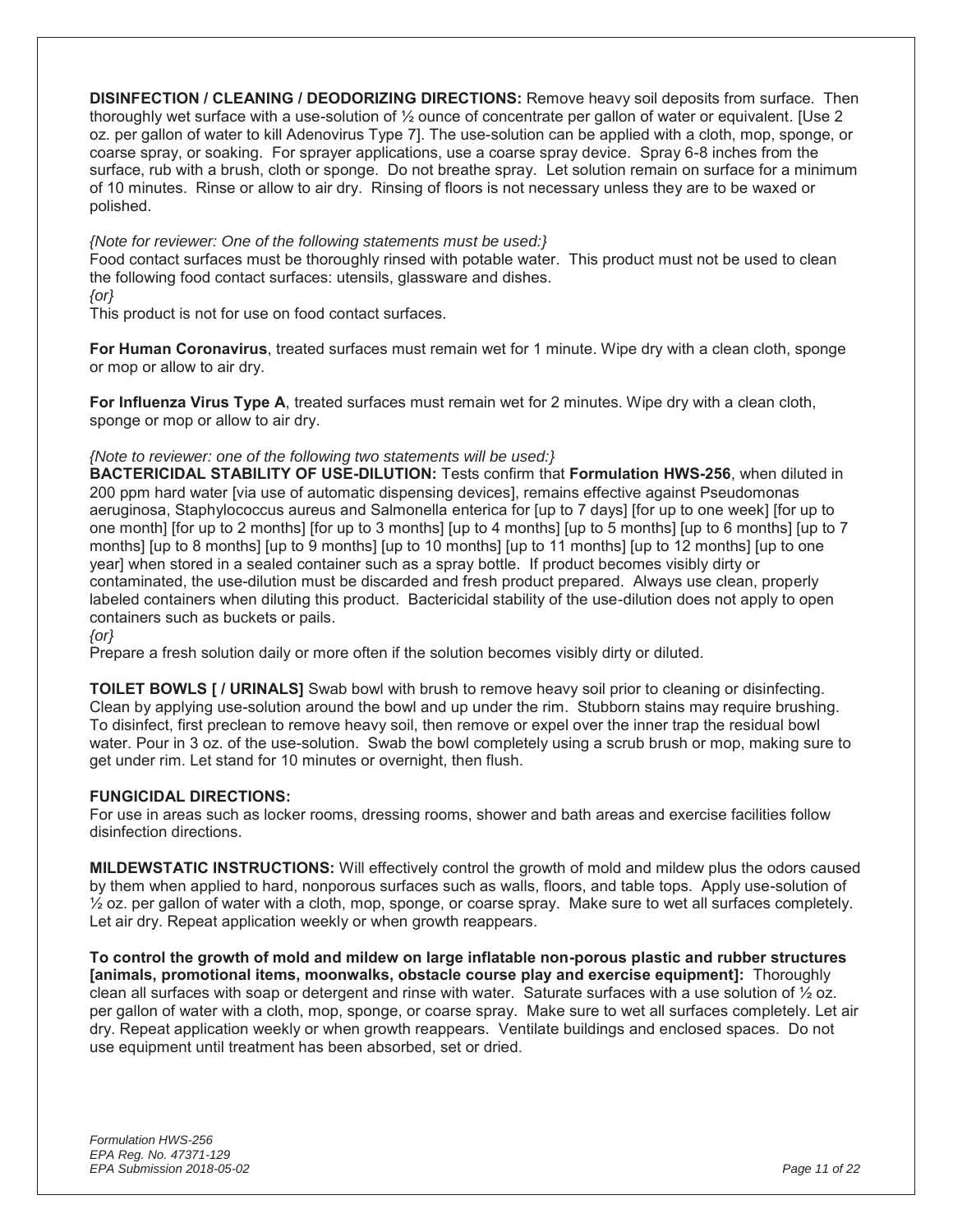#### **CLEANING AND DISINFECTING HARD NONPOROUS SURFACES ON PERSONAL PROTECTIVE EQUIPMENT [RESPIRATORS]:**

Preclean equipment if heavily soiled to ensure proper surface contact. Add ½ oz. of **Formulation HWS-256** to one gallon of water. [Use 2 oz. per gallon of water to kill Adenovirus Type 7]. Gently mix for a uniform solution. Apply solution to hard, nonporous surfaces of the respirator with a brush, coarse spray device, sponge, or by immersion. Thoroughly wet all surfaces to be disinfected. Treated surfaces must remain wet for 10 minutes. Remove excess solution from equipment prior to storage. Comply with all OSHA regulations for cleaning respiratory protection equipment (29 CFR §1910.134).

**\*KILLS HIV-1 [AIDS VIRUS] AND HBV [HEPATITIS B VIRUS] AND HCV [HEPATITIS C VIRUS] ON PRECLEANED, HARD NON-POROUS ENVIRONMENTAL SURFACES / OBJECTS PREVIOUSLY SOILED WITH BLOOD / BODY FLUIDS** in health care settings or other settings in which there is an expected likelihood of soiling of inanimate surfaces / objects with blood / body fluids, and in which the surfaces / objects likely to be soiled with blood / body fluids can be associated with the potential for transmission of Human Immunodeficiency Virus Type I [HIV-1][associated with AIDS] or Hepatitis B Virus [HBV] or Hepatitis C Virus [HCV].

#### **Special Instructions for Disinfection, Cleaning and Decontamination against HIV-1 [AIDS Virus] or HBV or HCV on Surfaces / Objects Soiled with Blood / Body Fluids:**

**Personal Protection**: Disposable protective gloves, gowns, face masks, and eye coverings must be worn during all cleaning of blood / body fluids and during decontamination procedures.

**Cleaning Procedures**: Blood / body fluids must be thoroughly cleaned from surfaces / objects before application of disinfectant.

**Contact Time**: Mix ½ oz. of **Formulation HWS-256** per gallon of water [or equivalent dilution]. HIV-1 [AIDS virus] is inactivated after a contact time of 4 minutes at  $25^{\circ}$ C [77<sup>o</sup>F] [room temperature]. HBV and HCV are inactivated after a 10 minute contact time. Use a 10-minute contact time for all other viruses, fungi, and bacteria listed.

**Disposal of Infectious Materials**: Blood / body fluids must be autoclaved and disposed of according to federal, state, and local regulations for infectious waste disposal.

#### **[DISINFECTANT] [FOR] [NAIL] [MANICURE] SALON [BARBER] [SHOPS] [TANNING SALONS] [HAIR SALONS] [TATTOO PARLORS] [HEALTH CLUBS] [SPA SURFACES] INSTRUMENTS AND TOOLS DISINFECTION [BACTERICIDE] / \* VIRUCIDE / FUNGICIDE DIRECTIONS:**

Mix ½ oz. of **Formulation HWS-256** per gallon of water [or equivalent dilution] to disinfect hard, nonporous instruments and tools. [Use 2 oz. per gallon of water to kill Adenovirus Type 7.] Completely immerse combs, brushes, rollers, razors, scissors, blades, manicure and other salon instruments and tools for 10 minutes. For heavily soiled instruments and tools, a preliminary cleaning is required. Rinse thoroughly and dry before use. Prepare a fresh solution daily or more often if the solution becomes visibly diluted, cloudy or soiled. **Note:** Plastics may [can] remain immersed until ready to use. Stainless steel shears and instruments must be removed after 10 minutes, rinsed, dried and kept in a clean, non-contaminated receptacle. Prolonged soaking may cause damage to metal instruments.

#### **DISINFECTION OF HARD, NON-POROUS SURFACES IN FOOTBATHS**

To remove body oils, dead tissue, soil and all other buildups or organic matter on inanimate surfaces after using the footbath, drain the water and thoroughly clean all hard, non-porous surfaces with soap or detergent, then rinse with water. Saturate surfaces with a use solution of ½ oz. per gallon of water [or equivalent use dilution] to exposed surfaces with a cloth, mop, sponge or sprayer. [Use 2 oz. per gallon of water to kill Adenovirus Type 7]. For spray applications, use a coarse spray device. Do not breathe spray. Brush or swab thoroughly and allow solution to stand for 10 minutes. After the unit has been thoroughly disinfected, rinse all surfaces with fresh water. Do not use equipment until treatment has been absorbed, set or dried.

**CLEANSING OF BODY SURFACES AND BODY ORIFICES OF HUMAN REMAINS:** This product removes body secretions, soil, and blood, along with their accompanying malodor, from the surfaces and orifices of human remains. Using a sponge or washcloth, bathe the entire body with a use-solution of ½ oz. per gallon of water. [Use 2 oz. per gallon of water to kill Adenovirus Type 7.] A soft hand brush may be employed on surfaces other than the face. Prepare a fresh solution for each [cadaver] remains or when solution becomes visibly dirty or diluted.

*Formulation HWS-256 EPA Reg. No. 47371-129 EPA Submission 2018-05-02 Page 12 of 22*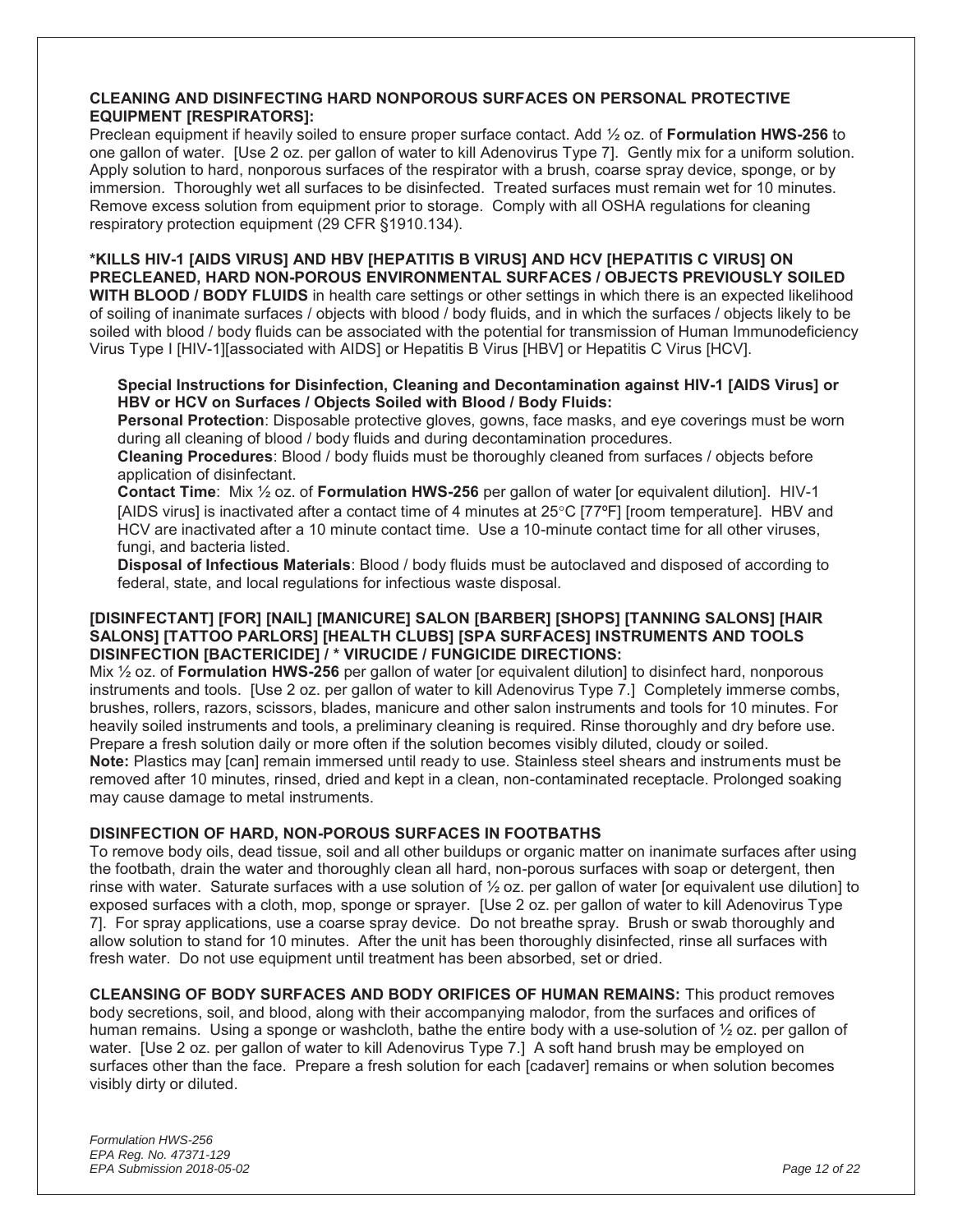#### **FARM PREMISE, LIVESTOCK, POULTRY & TURKEY HOUSE DISINFECTANT**

DILUTION: 1:256 ½ ounce per gallon of water *{or}* 

[DILUTION: ½ oz.] per gallon of water]

[Use 2 oz. per gallon of water to kill Adenovirus Type 7.]

- 1. Remove all animals and feeds from premises, trucks, coops, crates, and enclosures.
- 2. Remove all litter and manure from floors, walls, and surfaces of barns, pens, stalls, chutes, vehicles, and other facilities and fixtures occupied or traversed by animals.
- 3. Empty all troughs, racks, and other feeding and watering appliances.
- 4. Thoroughly clean all surfaces with soap or detergent, and rinse with water.
- 5. Saturate all hard non-porous surfaces with the recommended disinfecting solution for a period of 10 minutes.
- 6. Immerse all halters, ropes, and other types of equipment used in handling and restraining animals, as well as forks, shovels, and scrapers used for removing litter and manure.
- 7. Ventilate buildings, coops, cars, trucks, boats, and other closed spaces. Do not house animals or employ equipment until treatment has been absorbed, set, or dried.
- 8. After treatment with disinfectant, thoroughly scrub feed racks, troughs, automatic feeders, fountains, and waterers with soap or detergent, and rinse with potable water before reuse.

#### **VETERINARY PRACTICE / ANIMAL CARE / ANIMAL LABORATORY / ZOOS / PET SHOP / KENNELS DISINFECTION DIRECTIONS:**

For cleaning and disinfecting hard nonporous surfaces: equipment used for animal food or water, utensils, instruments, cages, kennels, stables, catteries, etc. Remove all animals and feeds from premises, animal transportation vehicles, crates, etc. Remove all litter, droppings and manure from floors, walls and surfaces of facilities occupied or traversed by animals. Empty all feeding and watering appliances. Thoroughly clean all surfaces with soap or detergent and rinse with water. Saturate surfaces with a use-solution of ½ oz. of **Formulation HWS-256** per gallon of water [or equivalent dilution] for a period of 10 minutes. [Use 2 oz. per gallon of water to kill Adenovirus Type 7.] Wipe or allow to air dry. Ventilate buildings and other closed spaces. Thoroughly scrub all treated surfaces that come into contact with food, including equipment used for feeding or watering, with soap or detergent and rinse with potable water before reuse. Do not house animals or employ equipment until treatment has been absorbed, set or dried.

**For Heavy Duty Cleaning and / or Odor Control**: When greater cleaning is desired, use 1 - 2 oz. of Formulation HWS-256 per gallon of water. Heavily soiled areas may require repeated cleaning before treatment.

#### **CITRUS CANKER DISEASE CONTROL**

For prevention of Citrus Canker Disease through treatment of equipment. Effective against Xanthomonas axonopodis pv. citri [Citrus Canker Disease] at 2000 ppm active quat. Treatments can be applied to trucks, attached trailers, and field equipment including cargo area, wheels, tires, undercarriage, hood, roof, fenders, and any other hard nonporous equipment taken into infested areas.

Saturate surfaces with a 1:84 use-dilution [5 oz. per 3¼ gallons of deionized water] [or equivalent dilution] [2000 ppm active quat] for a period of 10 minutes. Allow to air dry. All surfaces that come in contact with food or crop must be rinsed with potable water before reuse. To prevent the spread of Citrus Canker Disease by this artificial means of transportation, treatments are made by trigger spraying, dipping or brushing. Thoroughly rinse or launder clothing before reuse. Rinse footwear before reuse.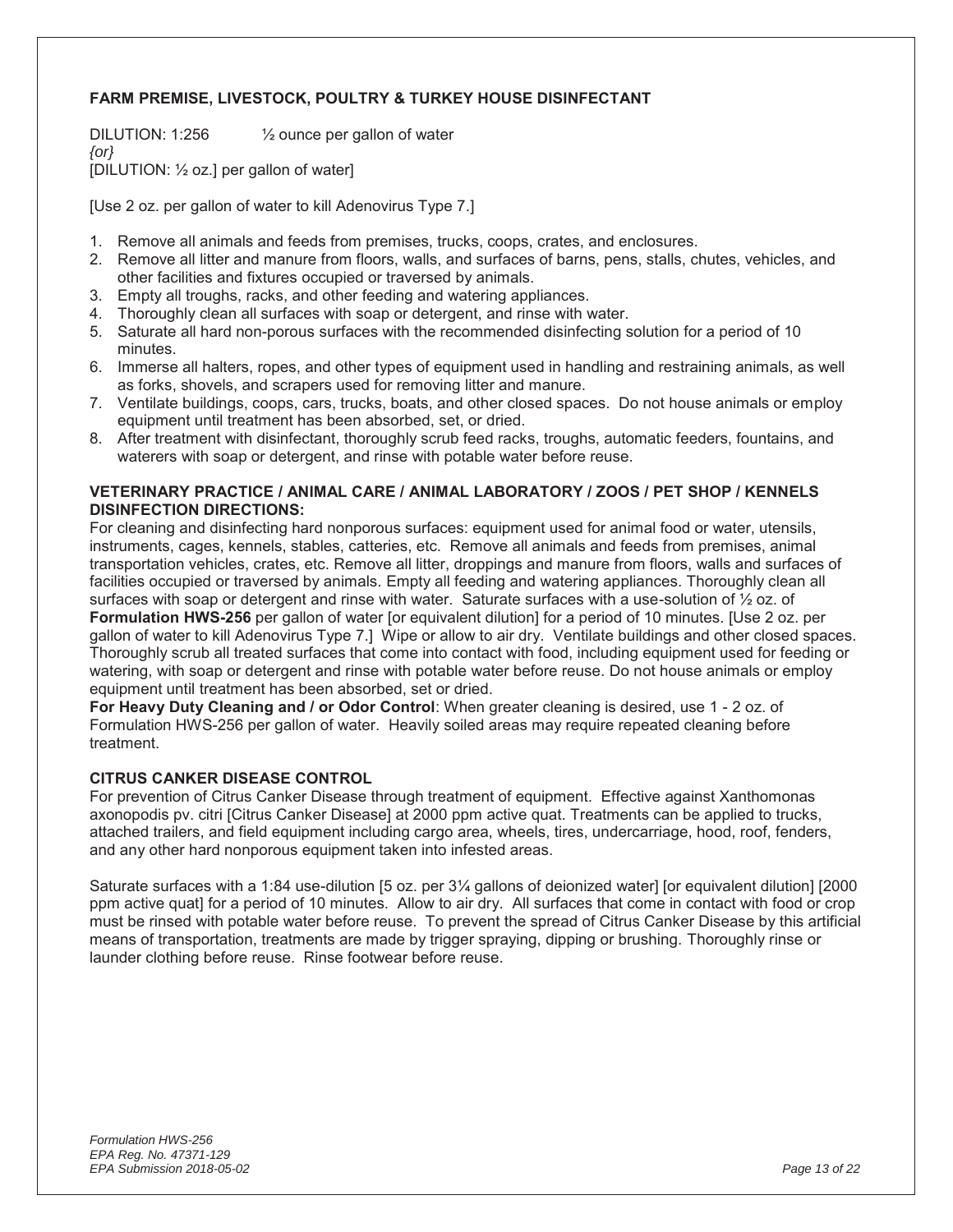#### **TO SANITIZE NON**-**FOOD CONTACT HARD NON-POROUS SURFACES:**

[Add] [mix] ½ oz. of **Formulation HWS-256** per gallon of water to sanitize [hard nonporous] surfaces. Treated surfaces must remain wet for 60 seconds. Wipe dry with a sponge, mop, or cloth or allow to air dry. Do not use in food preparation, food handling and food storage areas. This product is not to be used on glassware, dishware, cookware or utensils**.** 

#### **TO SANITIZE BARBER [SHOP] / SALON [TANNING SALON] [HEALTH CLUB] [SPA SURFACES]**

**INSTRUMENTS [EQUIPMENT] AND TOOLS: {Not For Use in California}** Immerse precleaned [barber / salon] instruments, [and] tools] [or personal protective equipment] such as combs, brushes, [rollers], razors, scissors, blades and manicure instruments [eye protection] in a use-solution [dilution] of 2 oz. of [this product] **Formulation HWS-256** per gallon of water [or equivalent dilution] for at least [60 seconds] [one minute]. Rinse thoroughly and dry before use. Prepare a fresh solution daily or more often if [the use] solution becomes visibly diluted, cloudy or soiled.

**NOTE:** Plastics may remain immersed until ready to use. Stainless steel shears and instruments must be removed after 10 minutes, rinsed, dried, and kept in a clean non-contaminated receptacle. Prolonged soaking may cause damage to metal instruments.

#### **SANITIZATION OF [WHIRLPOOL [BATH[S] [UNITS]]:**

After using the [whirlpool [unit] [bath]], drain and refill with fresh water to [just cover the intake valve] [cover the highest jet] [2 inches above the highest jet]. Add ½ oz. of **Formulation HWS-256** for each gallon of fresh water added. Start the pump to circulate the solution. Wash down the sides, [[deck,] [seat of chair lift,] [any related equipment,]] and any uncovered hard non-porous surfaces on the [bath] [unit] with a clean swab, brush or sponge. Treated surfaces must remain wet for at least [60 seconds] [one minute]. After the [unit] [bath] has been thoroughly sanitized, drain the solution from the [unit] [bath]. Wipe dry with a clean sponge or cloth or allow to air dry. Repeat for heavily soiled units.

#### **Deodorizing directions:**

**Nursing Homes, Hospitals, Hotels, Schools, Restaurants:** Using 1/2 oz. in chemical toilets, waste receptacles, bed pans, drainage bottles, diaper pails, hampers, disposals, commodes and air conditioner pans will eliminate odors.

**Mopping Solutions, Automatic Scrubbers:** Use 1/2 oz. per gallon of cleaning solution to eliminate undesirable odors.

**Laundry:** ½ oz. per load added during the final rinse cycle deodorizes all offensive odors.

**Air Freshener/Automotive Uses:** 2 oz. per gallon of water will effectively neutralize damp musty odors caused by mildew in storage areas, basements, closets and bathrooms. Effective on smoking and cooking odors [garlic, fish, onions, etc.]. Automobile odors from tobacco, musty carpet smell and beverage smells will be eliminated.

**Carpets:** ½ oz. per gallon of shampoo solution eliminates odors associated with urine, vomit, smoke, and mildew. Reapply after cleaning for freshening effects. Allow to dry.

**RV Holding Tanks:** Toilet waste: cover bottom of holding tank with water and add ½ oz. If odors return before time to empty, simply add ½ oz. to the tank. Kitchen waste: ½ oz. of **Formulation HWS-256** to gray water tank as needed to control malodors created by dirty dish water.

**Pet Odors:** Use 2 - 3 oz. per gallon of water or desired concentration, for urine, feces, and vomit, in carpet and upholstery. Clean prior to application then spray onto affected areas. Test hidden area for colorfastness. Allow 10 minutes contact time. Then blot with clean cloth. Allow to dry. Also effective on pet bedding and litter boxes.

**Sewage Backup, Water, Smoke Damage:** Use 1 – 2 oz. per gallon of water or desired concentration. Spray over affected areas before and after cleaning and extraction. Allow ten minutes contact time. Use proper ventilation; open windows.

**Cleaning Solution:** Dilute ½ oz. per gallon of water for cleaning of kitchen counters, tables, walls, bathrooms, toilet seats, mopping floors and large routine applications.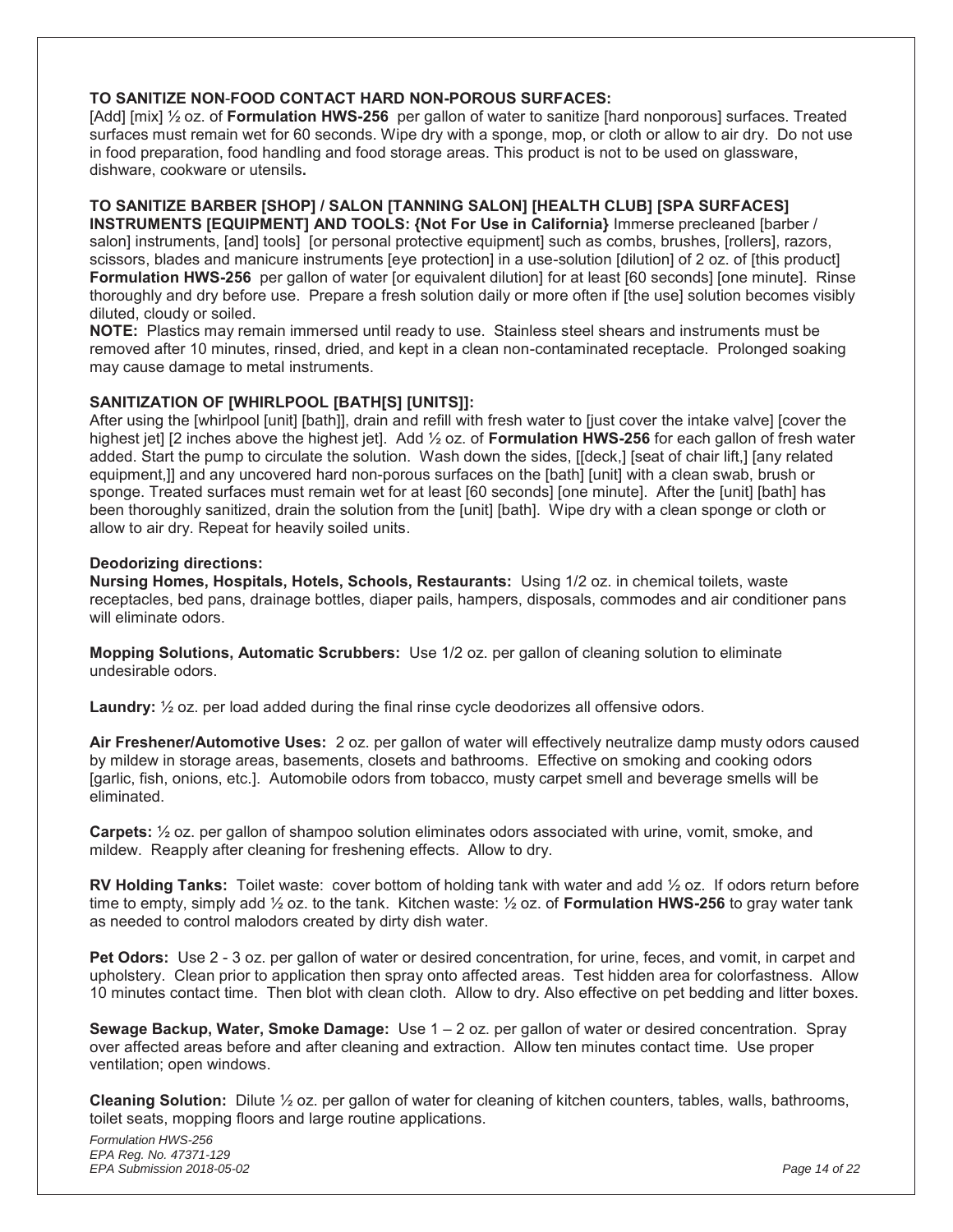**{**This whole page is **Not for Use in California}** 

#### **WATER, SMOKE DAMAGE RESTORATION AGAINST ODOR-CAUSING BACTERIA AND FUNGI FOR HOME, INSTITUTIONAL, INDUSTRIAL AND HOSPITAL USE**:

This product is particularly suitable for use in water damage restoration situations against odor causing bacteria on the following porous and semi-porous materials: carpets, carpet cushions, subfloors, drywall, concrete, brick, trim and frame lumber, tackless strip and paneling. Using appropriate dilution, saturate the affected materials with enough product to remain wet for at least 10 minutes.

**Sewer Backup and River Flooding**: During mitigation procedures, dilute ½ oz. of the concentrate per gallon of water, allowing for the diluting effect of absorbed water within saturated materials. Remove gross filth or heavy soil along with non-salvageable materials. Saturate all affected areas with a coarse spray device before and after cleaning and extraction.

**Carpets, Carpet Cushions and Other Porous Materials such as Subfloors, Drywall, Concrete, Brick, Trim and Frame Lumber, Tackless Strip and Paneling:** For water damage from a clean source, extract excess water. Test hidden area for colorfastness. Dilute ½ oz. of the concentrate per gallon of water, allowing for the diluting effect of absorbed water within saturated materials. Remove gross filth or heavy soil. Saturate all affected areas with a coarse spray device. Roll, brush or agitate into the materials and allow materials to remain wet for 10 minutes. Follow with a thorough extraction. Dry rapidly and thoroughly.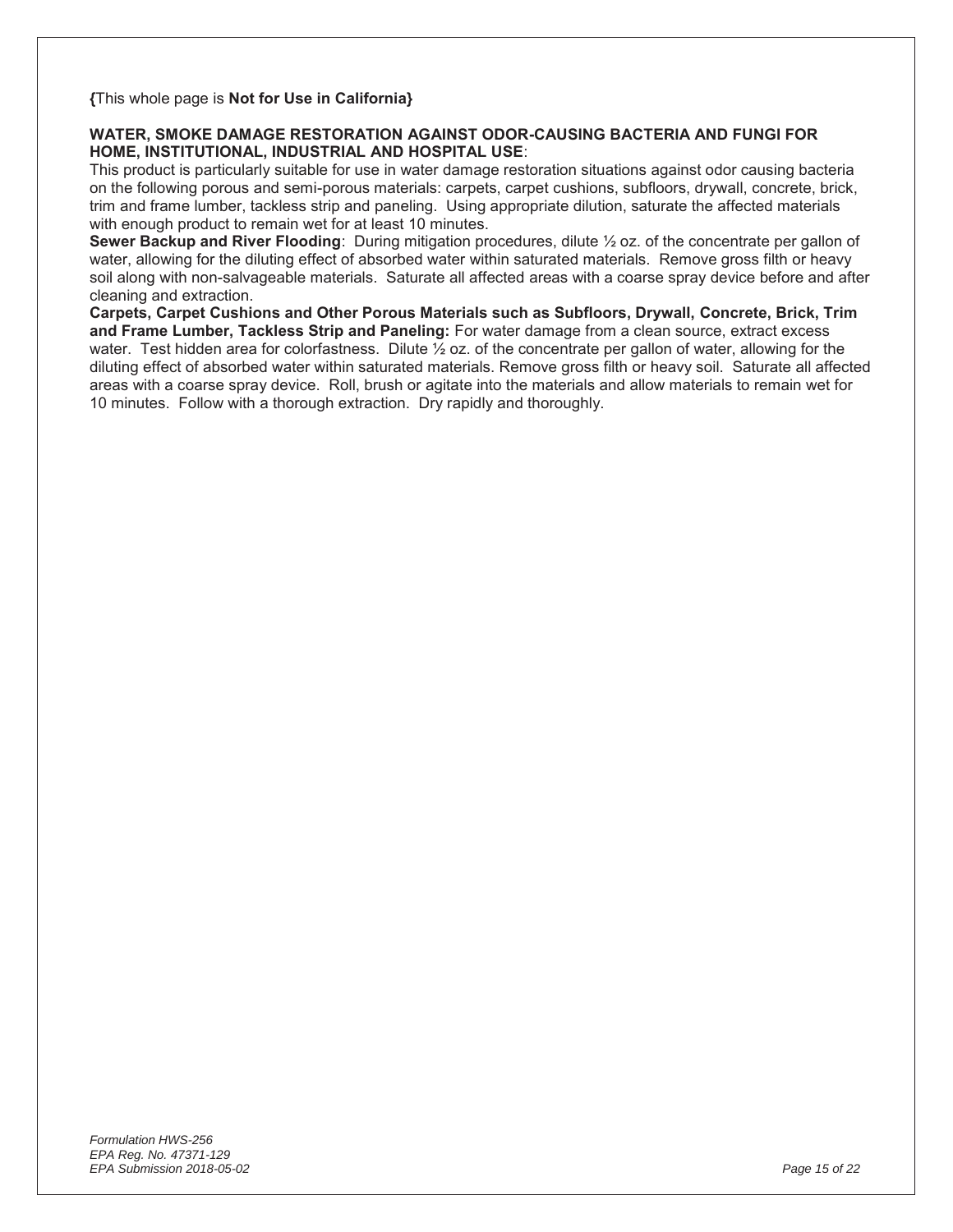*{Note to reviewer: For Nonrefillable Containers, Label has Household and Residential Uses}* 

#### **STORAGE AND DISPOSAL**

Store in original container in areas inaccessible to children. Nonrefillable container. Do not reuse or refill this container. Wrap [container] and put in trash or offer for recycling if available.

*{or}* 

Store in original container in areas inaccessible to children. Nonrefillable container. Do not reuse or refill this container. Wrap [container] and put in trash or offer for reconditioning if appropriate.

*{Note to reviewer: For Nonrefillable Containers for commercial, industrial, and institutional uses – all sizes – No Reuse Rinsate Statement for Public Health Use products. Chapter 13, Table C3 of the Label Review Manual's statements about burning are labeled as "Not required;" therefore, no incineration language is provided for plastic containers.}* 

#### **STORAGE AND DISPOSAL**

Do not contaminate water, food or feed by storage or disposal. **Pesticide Storage:** Open dumping is prohibited. Store in original container in areas inaccessible to children.

#### **Pesticide Disposal:**

Pesticide wastes are acutely hazardous. Improper disposal of excess pesticide, spray mixture or rinsate is a violation of Federal Law. If these wastes cannot be disposed of by use according to label instructions, contact your State Pesticide or Environmental Control Agency, or the Hazardous Waste representative at the nearest EPA Regional Office for guidance.

#### **Container Disposal:**

Nonrefillable container. Do not reuse or refill this container. Clean container promptly after emptying. *[Plastic and Metal Containers:]* Triple rinse as follows: Fill container ¼ full with water and reclose the container. Agitate vigorously, and dispose of rinsate consistent with pesticide disposal instructions. Repeat two more times. Then offer for recycling if available or puncture and dispose in sanitary landfill or by other procedures approved by state and local authorities. Follow pesticide disposal instructions for rinsate. If not triple rinsed, these containers are acute hazardous wastes and must be disposed in accordance with local, state, and federal regulations.

*[Metal containers only:]* DO NOT cut or weld metal containers.

*[Bag in Box Containers:]* Completely empty bag into application equipment. Then offer for recycling if available or dispose of in a sanitary landfill, or by incineration, or by other procedures allowed by state and local authorities.

*{Note to reviewer: For Nonrefillable Sealed Containers: Packaging options can be in sealed containers or*  bottles designed for use dilution systems to reduce worker exposure to the concentrate. None of these can be *triple rinsed because they are closed sealed containers. The following text will be used on these sealed container types:}* 

#### **STORAGE AND DISPOSAL**

Do not contaminate water, food or feed by storage or disposal.

**Pesticide Storage:** Open dumping is prohibited. Store in original container in areas inaccessible to children. **Pesticide Disposal:** 

Pesticide wastes are acutely hazardous. Improper disposal of excess pesticide, spray mixture or rinsate is a violation of Federal Law. If these wastes cannot be disposed of by use according to label instructions, contact your State Pesticide or Environmental Control Agency, or the Hazardous Waste representative at the nearest EPA Regional Office for guidance.

#### **Container Disposal:**

Nonrefillable container. Do not reuse or refill this container. Wrap empty container and put in trash.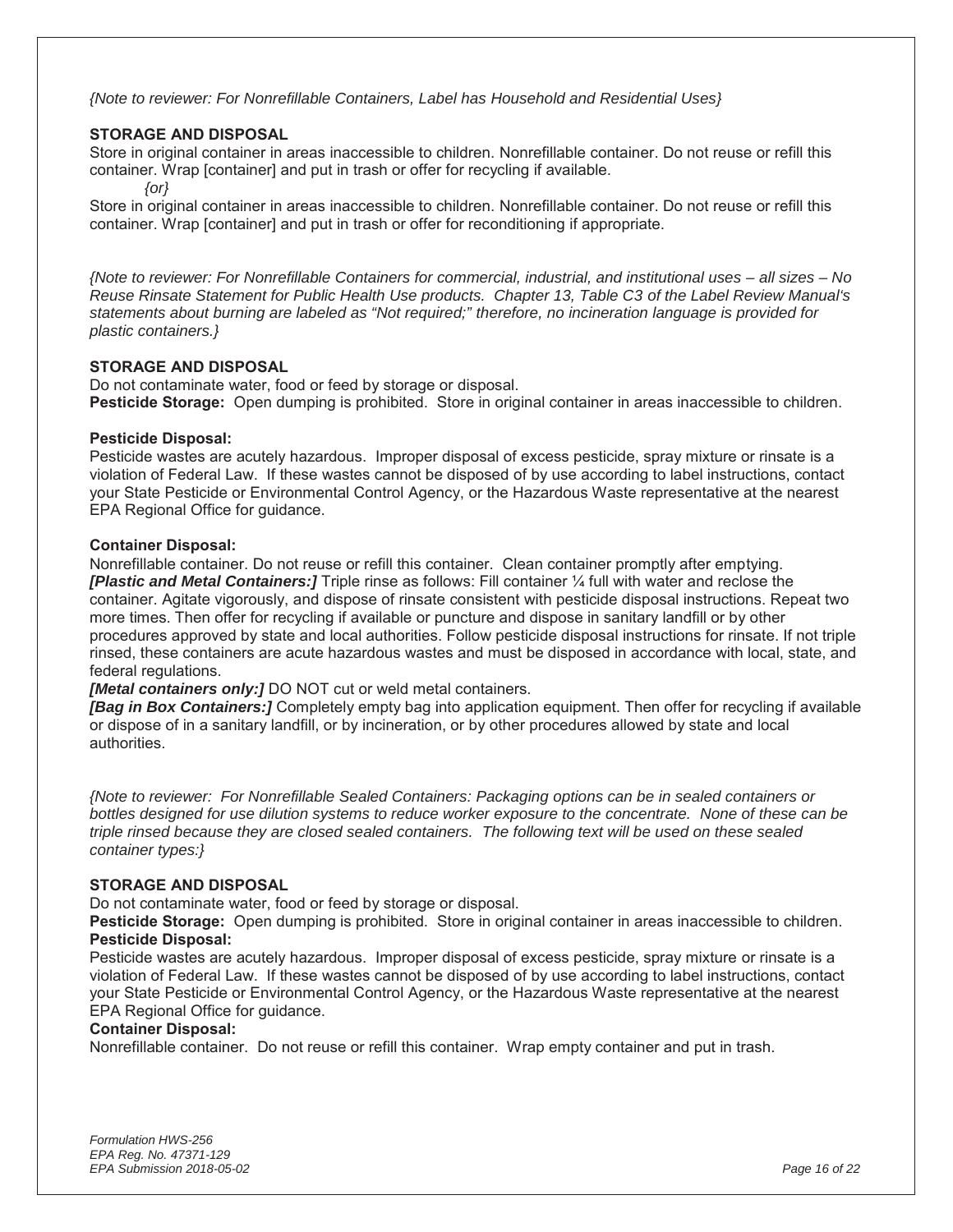*{Note to reviewer: For Refillable Containers – all sizes – No Reuse Rinsate Statement for Public Health Use products. Chapter 13, Table C3 of the Label Review Manual's statements about burning are labeled as "Not required;" therefore, no incineration language is provided for plastic containers.}* 

#### **STORAGE AND DISPOSAL**

Do not contaminate water, food or feed by storage or disposal. Refillable container. Refill this container with pesticide only. Do not reuse this container for any other purpose.

#### **Pesticide Storage**:

Open dumping is prohibited. Store in original container in areas inaccessible to children.

#### **Pesticide Disposal:**

Pesticide wastes are acutely hazardous. Improper disposal of excess pesticide, spray mixture or rinsate is a violation of Federal Law. If these wastes cannot be disposed of by use according to label instructions, contact your State Pesticide or Environmental Control Agency, or the Hazardous Waste representative at the nearest EPA Regional Office for guidance.

#### **Container Disposal:**

Refillable container. Refill this container with pesticide only. Do not reuse this container for any other purpose. Cleaning the container before refilling is the responsibility of the refiller. Cleaning the container before final disposal is the responsibility of the person disposing of the container.

*[Plastic or Metal Containers:]* To clean the container before final disposal, empty the remaining contents from this container into application equipment or mix tank. Fill the container about 10 percent full with water. Agitate vigorously, and dispose of rinsate consistent with pesticide disposal instructions. Repeat this rinsing procedure two more times. Then offer for recycling or reconditioning. If not available, puncture and dispose in sanitary landfill. If not triple rinsed, these containers are acute hazardous wastes and must be disposed in accordance with local, state, and federal regulations.

*[Metal containers only:]* DO NOT cut or weld metal containers.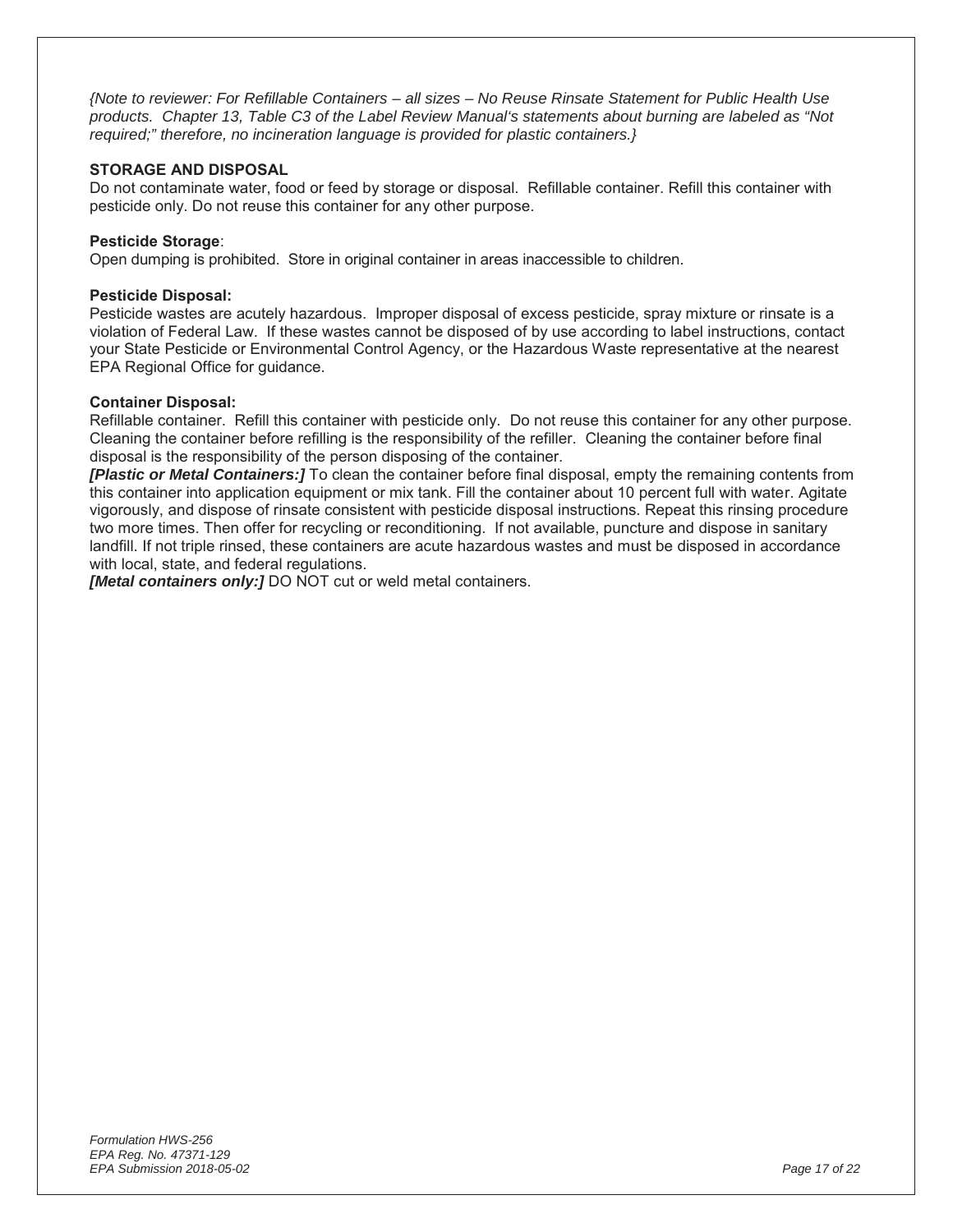#### **{SECONDARY CONTAINER LABEL}**

*{Note to reviewer: This secondary container label will be used only when the product is diluted at 1/2 oz. per gallon of water or equivalent}* 

## **FORMULATION HWS-256**

Active Ingredients:

| n-Alkyl (C <sub>14</sub> 50%, C <sub>12</sub> 40%, C <sub>16</sub> 10%) dimethyl benzyl ammonium chloride 6.76% |  |
|-----------------------------------------------------------------------------------------------------------------|--|
|                                                                                                                 |  |
|                                                                                                                 |  |
|                                                                                                                 |  |

The product in this container is diluted as directed on the pesticide product label.

#### **KEEP OUT OF REACH OF CHILDREN**

#### **PRECAUTIONARY STATEMENTS**

#### **HAZARDS TO HUMANS AND DOMESTIC ANIMALS**

Harmful if inhaled. Avoid breathing vapor or spray mist. Remove and wash contaminated clothing before reuse.

Follow the directions for use on the pesticide label when applying this product.

[EPA Reg. No. 47371-129]

This container is not for the sale or distribution of the diluted product.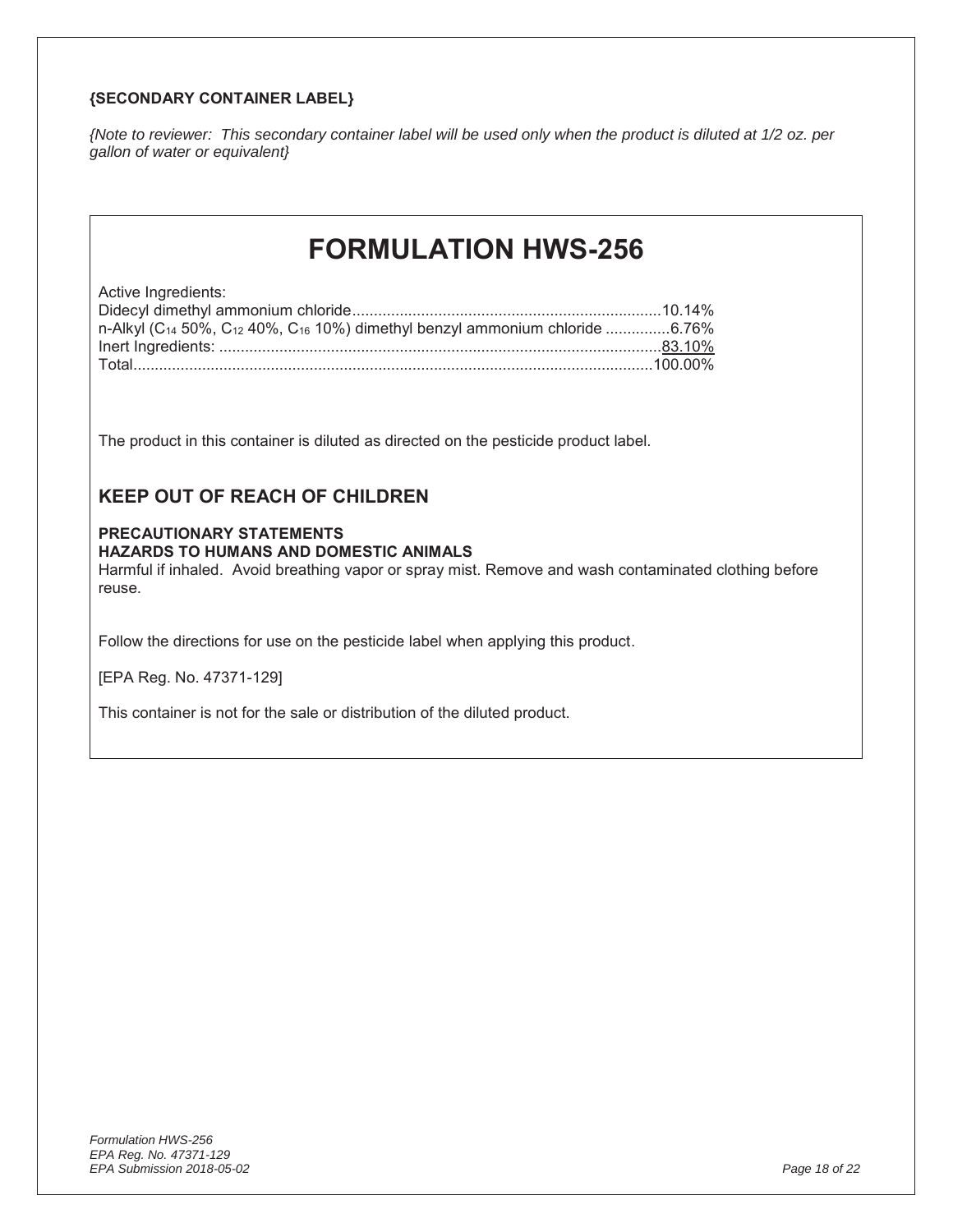#### **ADDITIONAL LABELING / INSERTS / REFERENCE SHEETS**

*{Note to reviewer: If additional labeling / insert / reference sheets are used, the following information may appear on the additional labeling / insert / reference sheet :}* 

- Product name
- EPA Reg. No.
- It is a violation of Federal law to use this product in a manner inconsistent with its labeling.
- Read the label affixed to the container for [this product] [product name] before applying.
- Use of [this product] [product name] according to this labeling is subject to the use precautions and limitations imposed by the label affixed to the container for [product name].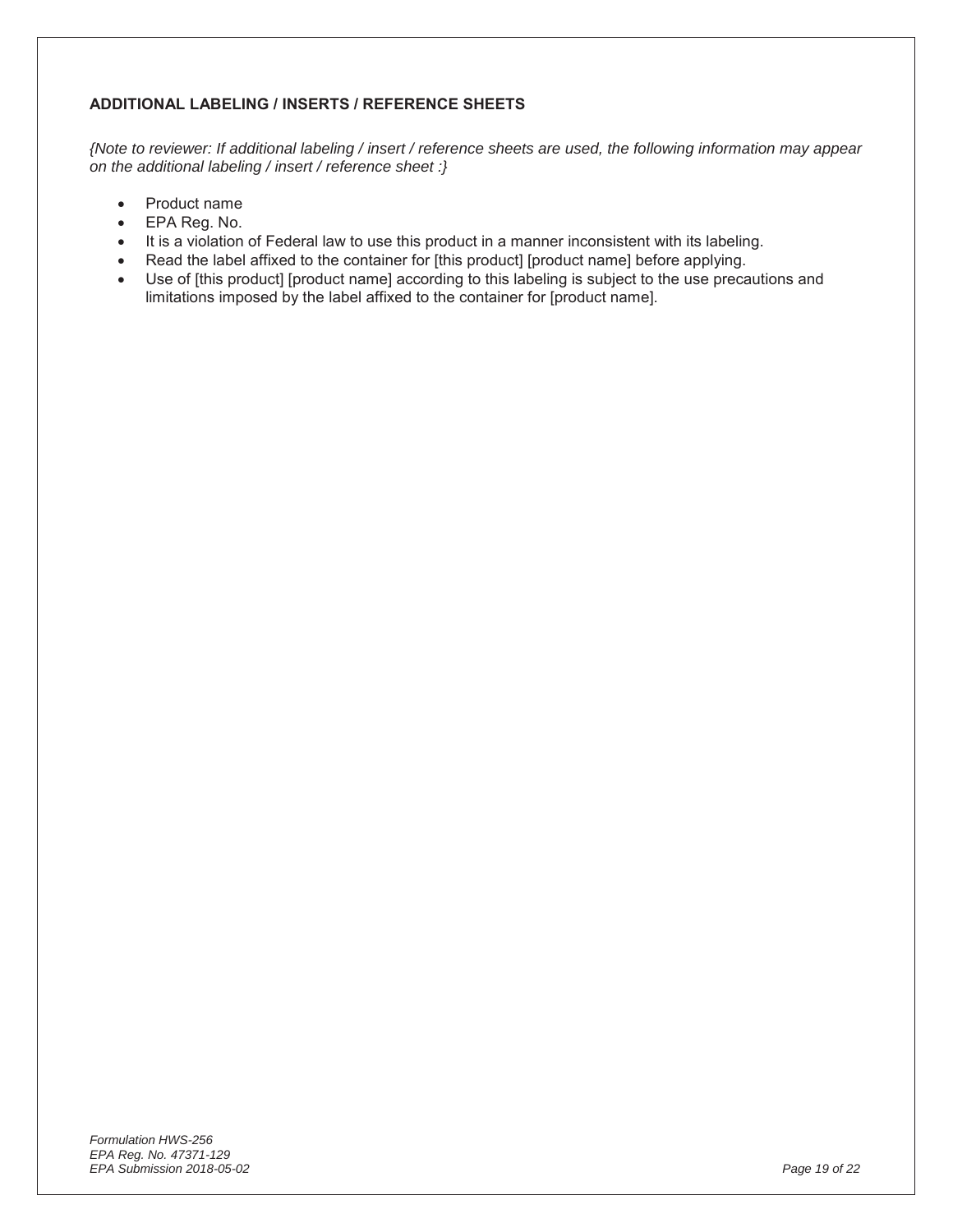*{Note to reviewer: The following are optional graphics and marketing language.} {For Bag-in-Box Containers:}*

**For Bag – In – Box Containers:** How to use this package:

This package is designed to be used with dilution control systems only. Open package and connect to dispense according to directions on box top.

**Trigger Sprayers:** Fill bottle from dispenser. Apply to surfaces as specified in directions above.

Mop Buckets: Fill bucket from dispenser. Set up "Wet Floor" signs. Mop floor surface as specified in directions above

OPENING INSTRUCTIONS **INSTRUCCIONES PARA ABRIR** 1. Position box with perforation up. 1. Ponge la caje con la perforación hacta arriba. 2. Press In circle. 2. Empuje el creulo hecla adentro. 2. Levente le pestone arrancandola de la caja a-3. Lift flaphear along perforation, 4. Retrieve fitting on bag. lo impo de la perforación. 4. Saque el adaptador que esta en la bolsa. 5. Remove clear dust-cap from bag 5. Quite la tapa transparence contra el polvo fitting. que deve el adsplador de la bolsa. 5. Twist dispenser connector onto bag 6. Enrosque el conectador desissonador al fitting. saptsdoc, 7. Place bag-in-box into position on 7. Ponga la "bag-kt-box" (botsa en caja) en dispenser shelf. posición an el mostrador de despacho. 8. Close dispensor (if applicable), a. Cierre si despechador (si corresponds).

*{Note to reviewer. The following may be used only if the supplemental registrant has obtained UL Classification.}*



**FLOOR COATING AND FINISHING MATERIAL AS TO SLIP RESISTANCE ONLY (Control No.)**

*{Note to reviewer: The following may be used only if the supplemental registrant has obtained a Kosher Certification.}* 

*{Any Kosher Symbol such as:}*  [Kosher]

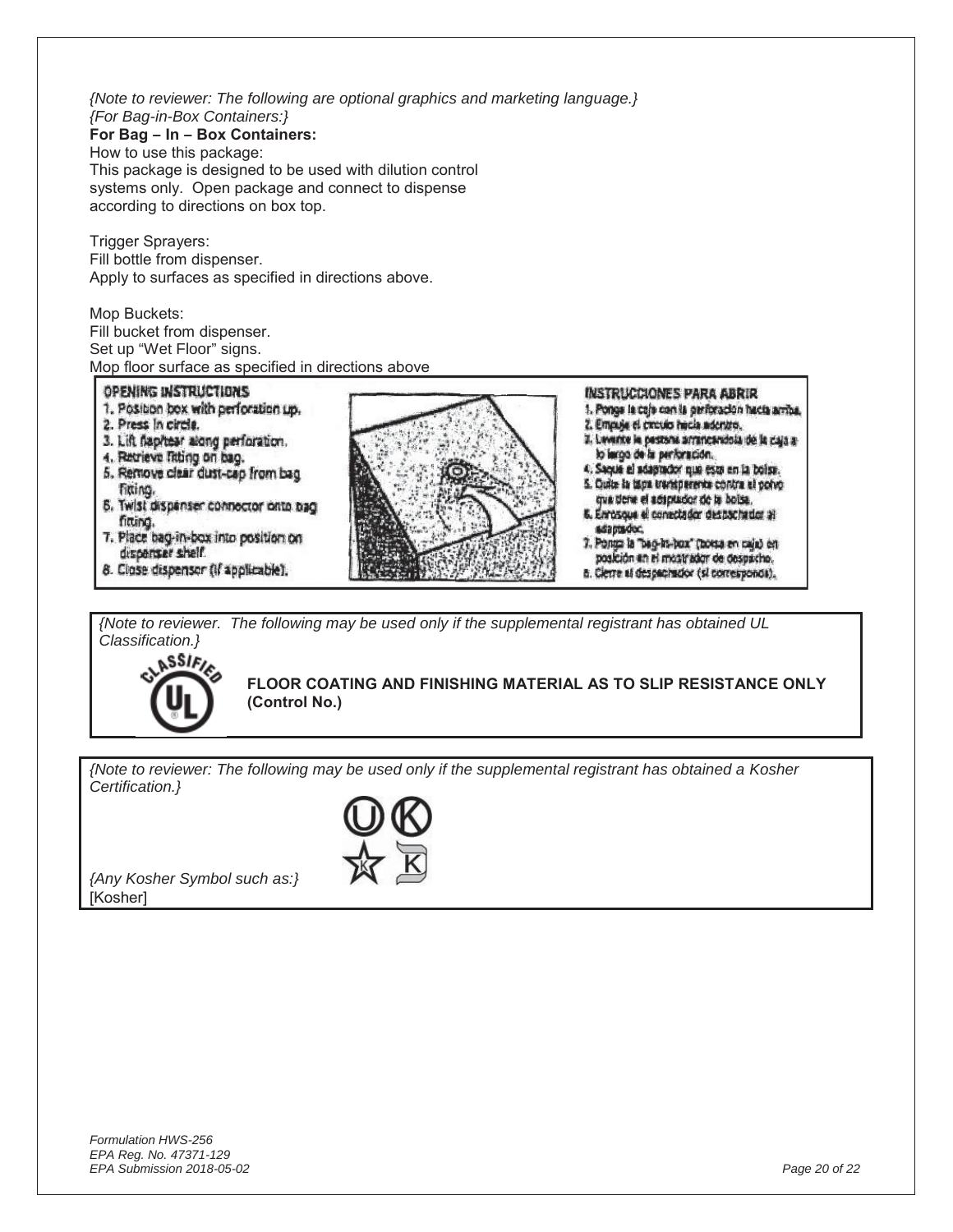## **THE FOLLOWING SECTIONS CONTAIN PROPRIETARY LANGUAGE AND GRAPHICS.**

**LANGUAGE AND GRAPHICS IN THE FOLLOWING SECTIONS CAN ONLY BE UTILIZED WITH LONZA APPROVAL AND BY THE SUPPLEMENTAL REGISTRANTS APPROVED FOR ITS USE.**

*Formulation HWS-256 EPA Reg. No. 47371-129 EPA Submission 2018-05-02 Page 21 of 22*